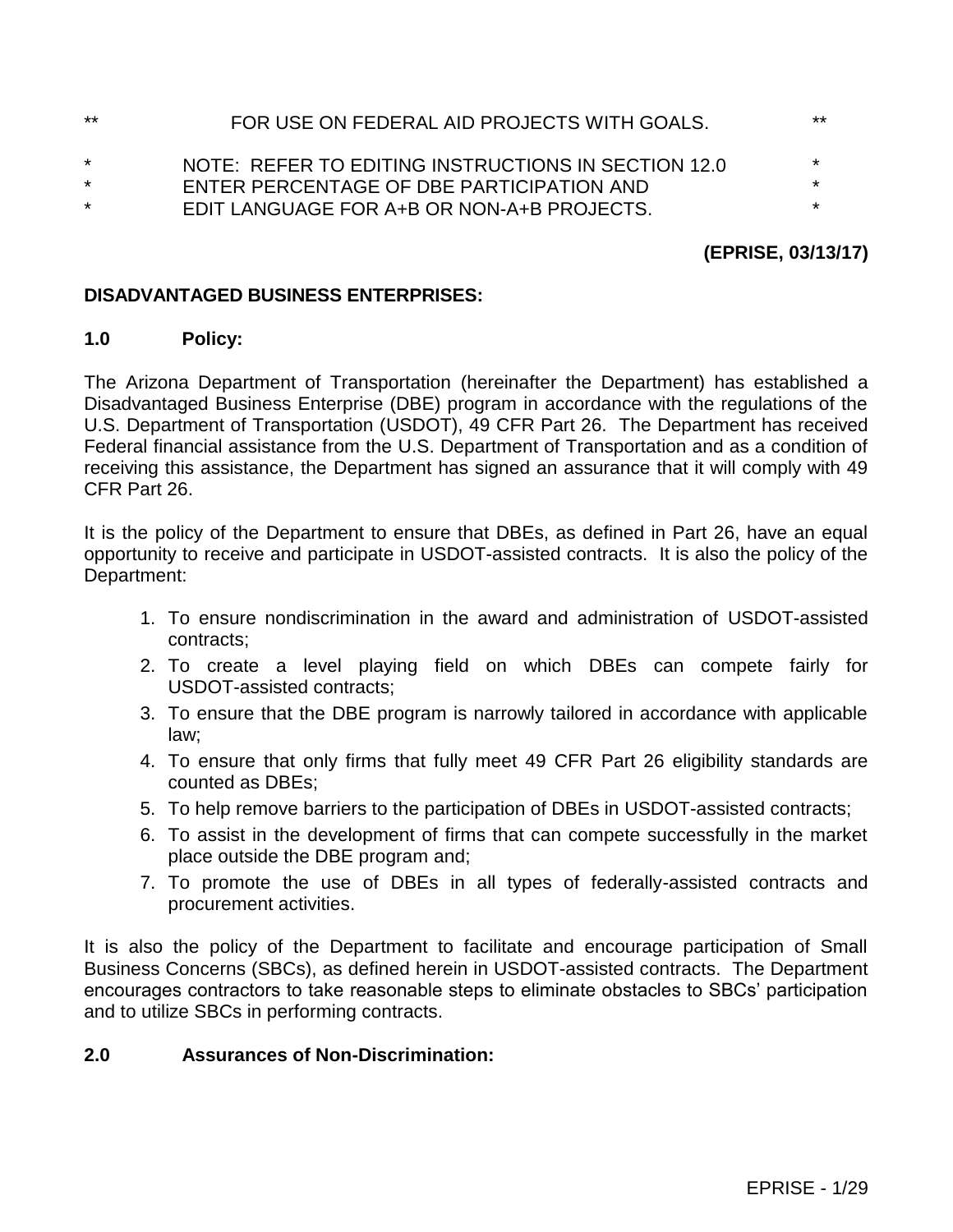The contractor, subrecipient, or subcontractor shall not discriminate on the basis of race, color, national origin or sex in the performance of this contract. The contractor shall carry out applicable requirements of 49 CFR Part 26 in the award and administration of USDOT-assisted contracts. Failure by the contractor to carry out these requirements is a material breach of this contract, which may result in the termination of this contract or such other remedy as the state deems appropriate, which may include, but not limited to:

- (1) Withholding monthly progress payments;
- (2) Assessing sanctions;
- (3) Liquidated damages; and/or
- (4) Disqualifying the contractor from future bidding as non-responsible.

The contractor, subrecipient**,** or subcontractor shall ensure that all subcontract agreements contain this non-discrimination assurance.

### **3.0 Definitions:**

- **(A) Commercially Useful Function (CUF):** Commercially Useful Function is defined fully in 49 CFR 26.55 which definition is incorporated herein by reference.
- **(B) Committed DBE**: A DBE that was identified by the contractor, typically on a DBE Affidavit, to meet an assigned DBE goal as a condition of contract award and performance, and includes any substitute DBE that has subsequently been committed work to meet the assigned contract goal.
- **(C) Disadvantaged Business Enterprise (DBE):** a for-profit small business concern which meets both of the following requirements:
	- (1) Is at least 51 percent owned by one or more socially and economically disadvantaged individuals or, in the case of any publicly owned business, at least 51 percent of the stock is owned by one or more such individuals; and,
	- (2) Whose management and daily business operations are controlled by one or more of the socially and economically disadvantaged individuals who own it.
- **(D) Joint Check**: a two-party check between a subcontractor, DBE and/or non-DBE, a prime contractor and the regular dealer of material supplies.
- **(E) Joint Venture:** an association of a DBE firm and one or more other firms to carry out a single, for-profit business enterprise, for which parties combine their property, capital, efforts, skills and knowledge, and in which the DBE is responsible for a distinct, clearly defined portion of the work of the contract and whose share in the capital contribution, control, management, risks, and profits of the joint venture are commensurate with its ownership interest.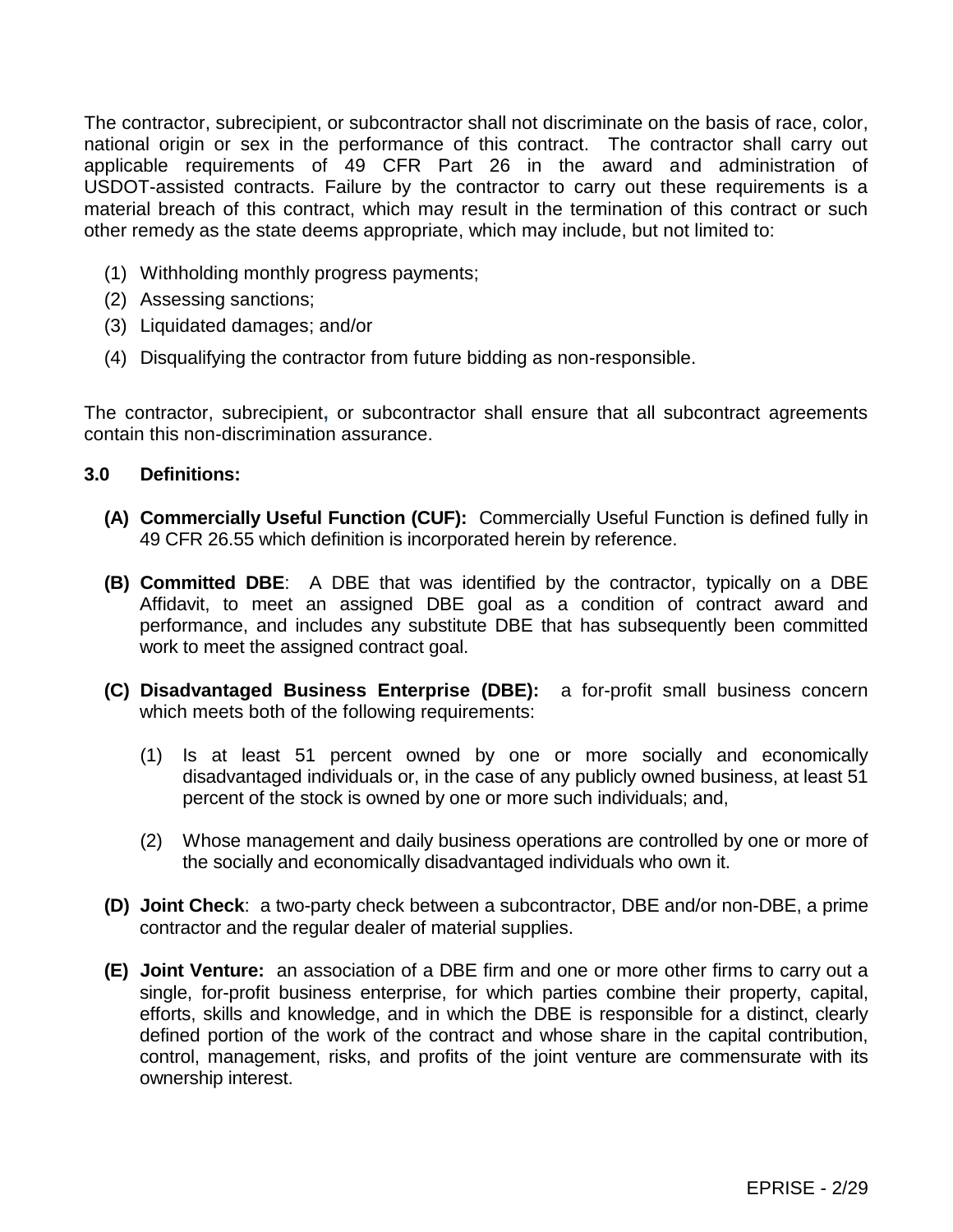- **(F) NAICS Code:** The North American Industry Classification System (NAICS) is the standard used by Federal statistical agencies in classifying business establishments for the purpose of collecting, analyzing, and publishing statistical data related to the US business economy.
- **(G) Non-DBE:** any firm that is not a DBE.
- **(H) Race Conscious**: a measure or program is one that is focused specifically on assisting only DBEs, including women-owned DBEs.
- **(I) Race Neutral**: a measure or program is one that is, or can be, used to assist all small businesses. For the purposes of this part, race neutral includes gender-neutrality.
- **(J) Small Business Concern:** a business that meets all of the following conditions:
	- (1) Operates as a for-profit business;
	- (2) Operates a place of business primarily within the U.S., or makes a significant contribution to the U.S. economy through payment of taxes or use of American products, materials, or labor;
	- (3) Is independently owned and operated;
	- (4) Is not dominant in its field on a national basis; and
	- (5) Does not have annual gross receipts that exceed the Small Business Administration size standards average annual income criteria for its primary North American Industry Classification System (NAICS) code.
- **(K) Socially and Economically Disadvantaged Individuals:** any individual who is a citizen (or lawfully admitted permanent resident) of the United States and who is:
	- (1) Any individual who is found to be a socially and economically disadvantaged individual on a case-by-case basis.
	- (2) Any individual in the following groups, members of which are rebuttably presumed to be socially and economically disadvantaged:
		- (i) "Black Americans," which includes persons having origins in any of the Black racial groups of Africa;
		- (ii) "Hispanic Americans," which includes persons of Mexican, Puerto Rican, Cuban, Dominican, Central or South American, or other Spanish or Portuguese culture or origin, regardless of race;
		- (iii) "Native Americans," which includes persons who are enrolled members of a federally or State recognized Indian tribe, Alaskan Natives or Native Hawaiians;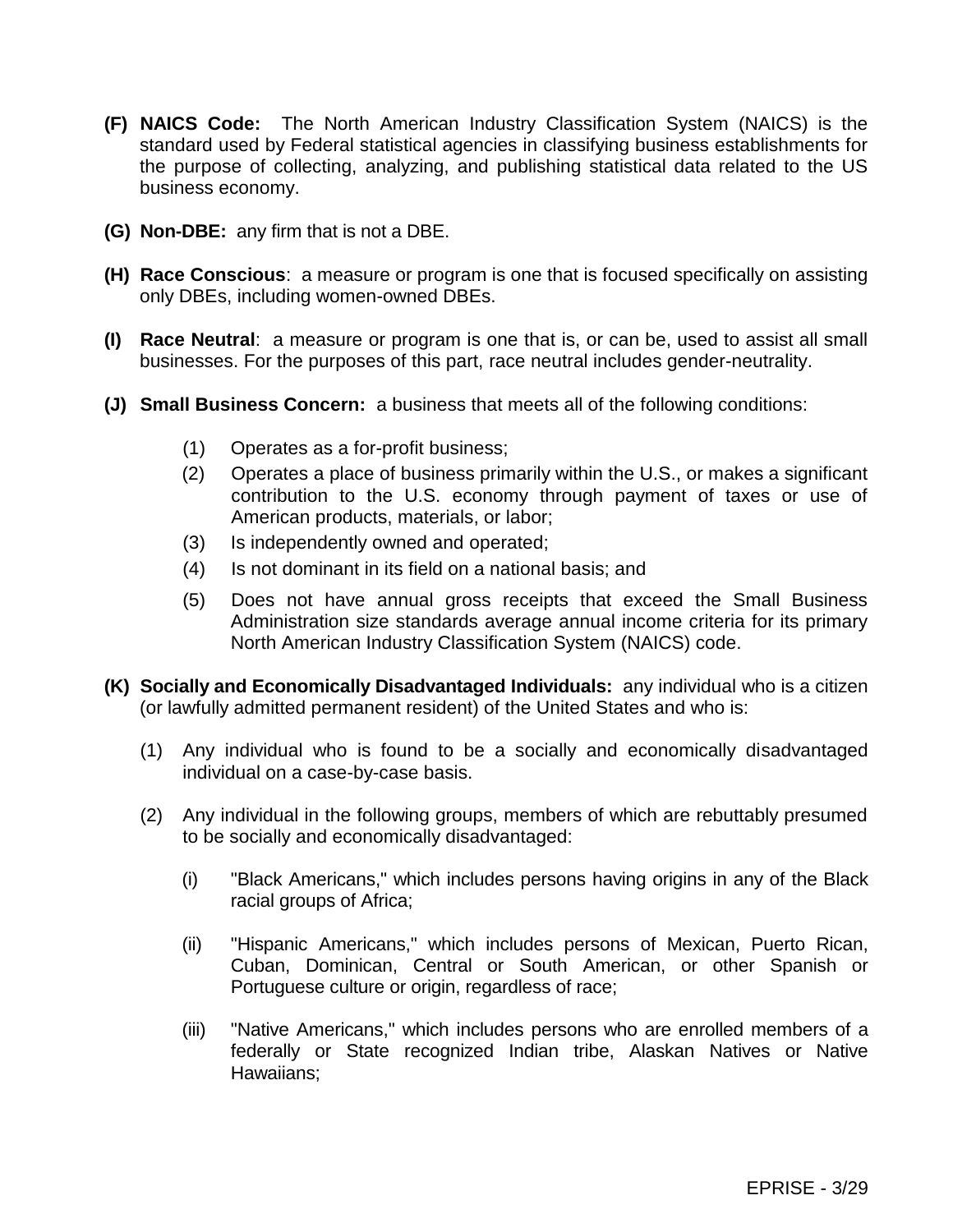- (iv) "Asian-Pacific Americans," which includes persons whose origins are from Japan, China, Taiwan, Korea, Burma (Myanmar), Vietnam, Laos, Cambodia (Kampuchea), Thailand, Malaysia, Indonesia, the Philippines, Brunei, Samoa, Guam, the U.S. Trust Territories of the Pacific Islands (Republic of Palau), the Republic of the Northern Marianas Islands, Macao, Fiji, Tonga, Kiribati, Tuvalu, Nauru, Federated States of Micronesia, or Hong Kong;
- (v) "Subcontinent Asian Americans," which includes persons whose origins are from India, Pakistan, Bangladesh, Bhutan, the Maldives Islands, Nepal or Sri Lanka;
- (vi) Women;
- (vii) Any additional groups whose members are designated as socially and economically disadvantaged by the Small Business Administration (SBA), at such time as the SBA designation becomes effective.

## **4.0 Working with DBEs:**

The Department works with DBEs and assists them in their efforts to participate in the highway construction program. All bidders should contact the Department's Business Engagement and Compliance Office (BECO) by phone, through email, or at the address shown below, for assistance in their efforts to use DBEs in the highway construction program of the Department. BECO contact information is as follows:

Arizona Department of Transportation Business Engagement and Compliance Office 1801 W. Jefferson Street, Ste. 101, Mail Drop 154A Phoenix, AZ 85007 Phone (602) 712-7761 FAX (602) 712-8429 Email: [contractorcompliance@azdot.gov](mailto:contractorcompliance@azdot.gov) Website: [www.azdot.gov/bec](http://www.azdot.gov/bec)

### **4.01 Mentor-Protégé Program:**

The Department has established a Mentor-Protégé program as an initiative to encourage and develop disadvantaged businesses in the highway construction industry. The program encourages prime contractors to provide certain types of assistance to certified DBE subcontractors. ADOT encourages contractors and certified DBE subcontractors to engage in a Mentor-Protégé agreement under certain conditions. Such an agreement must be mutually beneficial to both parties and to ADOT in fulfilling the requirements of 49 CFR Part 23. For guidance regarding this program, refer to the Mentor-Protégé Program Guidelines available on the BECO website.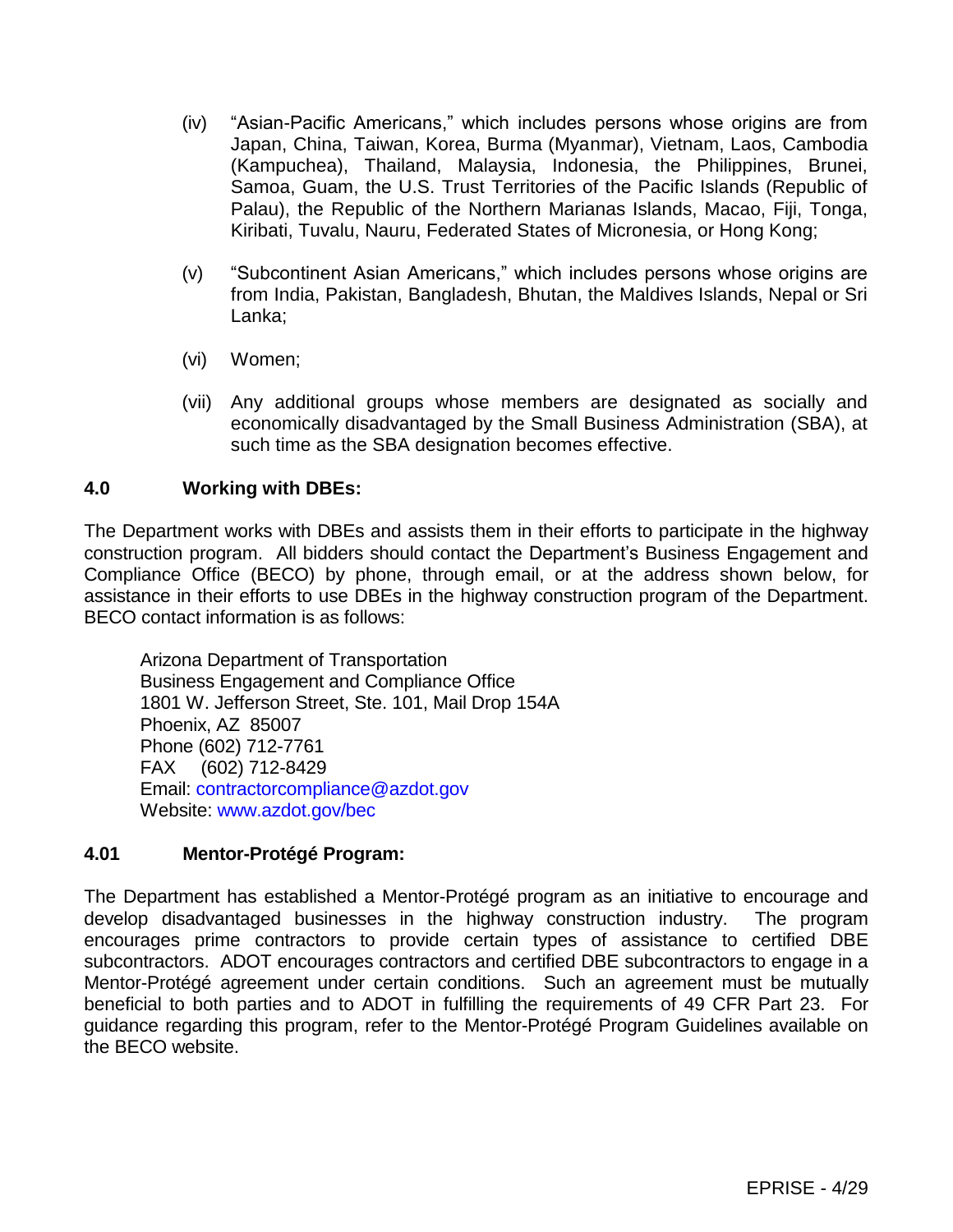The Mentor-Protégé program is intended to increase legitimate DBE activities. The program does not diminish the DBE rules or regulations, and participants may not circumvent these rules.

### **5.0 Applicability:**

The Department has established an overall annual goal for DBE participation on Federal-aid contracts. The Department intends for the goal to be met with a combination of race conscious and race neutral efforts. Race conscious participation occurs where the contractor uses a percentage of DBEs, as defined herein, to meet the contract-specified goal. Race neutral efforts are those that are, or can be, used to assist all small businesses or increase opportunities for all small businesses. The regulation, 49 CFR 26, describes race neutral participation as when a DBE wins a prime contract through customary competitive procurement procedures or is awarded a subcontract on a prime contract that does not carry a DBE contract goal.

The contractor shall meet the goal specified herein with DBEs, or establish that it was unable to meet the goal despite making good faith efforts to do so. Prime contractors are encouraged to obtain DBE participation above and beyond any goals that may be set for this project.

The DBE provisions are applicable to all bidders including DBE bidders.

### **6.0 Certification and Registration:**

#### **6.01 DBE Certification:**

Certification as a DBE shall be predicated on:

- (1) The completion and execution of an application for certification as a "Disadvantaged Business Enterprise".
- (2) The submission of documents pertaining to the firm(s) as stated in the application(s), including but not limited to a statement of social disadvantage and a personal financial statement.
- (3) The submission of any additional information which the Department or the applicable Arizona Unified Certification (UCP) agency may require to determine the firm's eligibility to participate in the DBE program.
- (4) The information obtained during the on-site visits to the offices of the firm and to active job-sites.

Applications for certification may be filed online with the Department or the applicable Arizona Unified Certification agency at any time through the Arizona Unified Transportation Registration and Certification System (AZ UTRACS) website at [http://www.azutracs.com.](http://www.azutracs.com/)

DBE firms and firms seeking DBE certification shall cooperate fully with requests for information relevant to the certification process. Failure or refusal to provide such information is a ground for denial or removal of certification.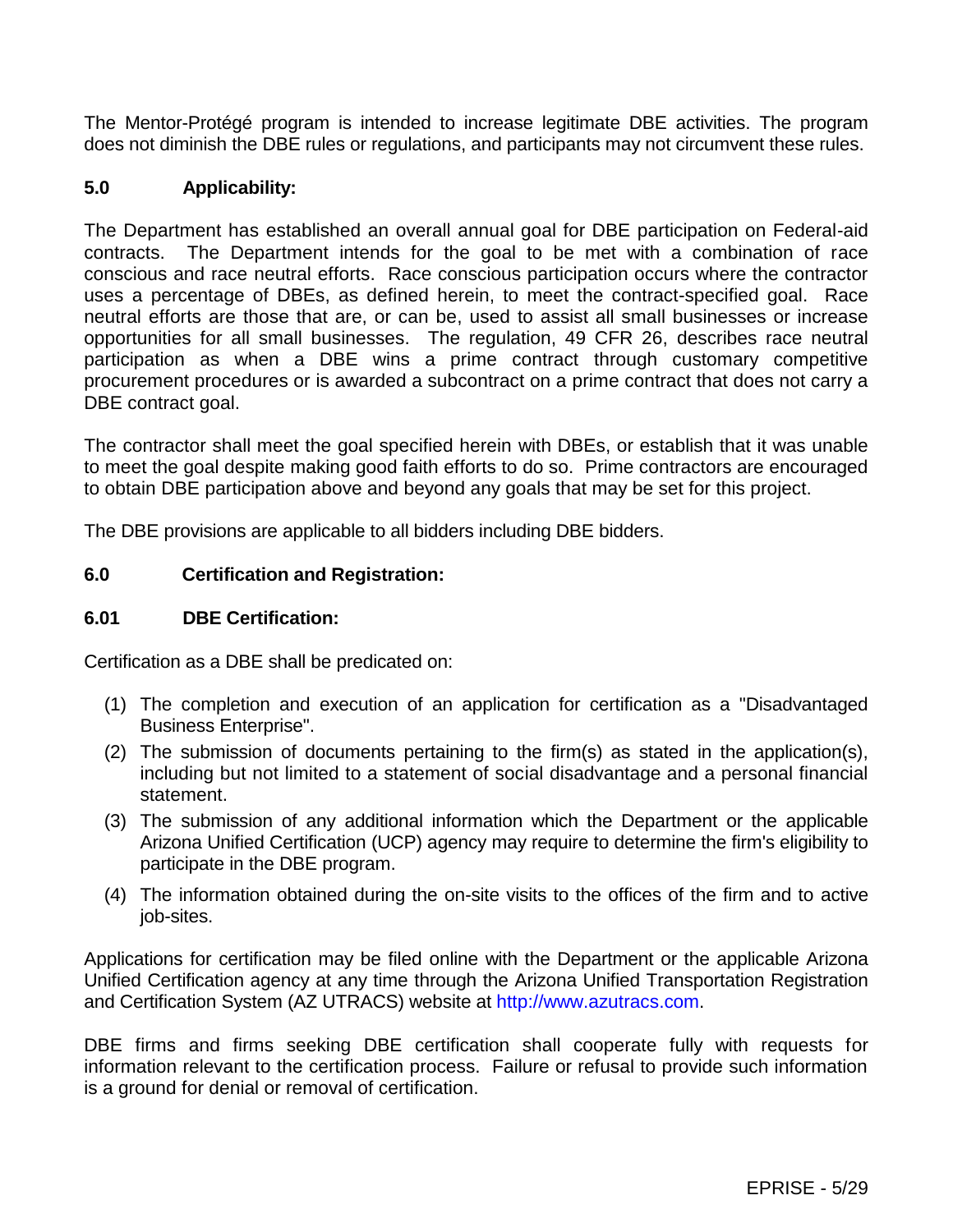ADOT is a member of the AZ Unified Certification Program (AZUCP). Only DBE firms that are certified by the AZUCP are eligible for credit on ADOT projects. A list of DBE firms certified by AZUCP is available on the internet at [http://www.azutracs.com/.](http://www.azutracs.com/) The list will indicate contact information and specialty for each DBE firm, and may be sorted in a variety of ways. However, ADOT does not guarantee the accuracy and/or completeness of this information, nor does ADOT represent that any licenses or registrations are appropriate for the work to be done.

The Department's certification of a DBE is not a representation of qualifications and/or abilities; only that the firm has met the criteria for DBE certification as outlined in 49 CFR Part 26. The contractor bears all risks of ensuring that DBE firms selected by the contractor are able to perform the work.

# **6.02 SBC Registration:**

To comply with 49 CFR Part 26.39, ADOT's DBE Program incorporates contracting requirements to facilitate participation by Small Business Concerns (SBCs) in federally assisted contracts. SBCs are for-profit businesses authorized to do business in Arizona that meet the Small Business Administration (SBA) size standards for average annual revenue criteria for its primary North American Industry Classification System (NAICS) code.

While the SBC component of the DBE program does not require utilization goals on projects, ADOT encourages contractors to utilize small businesses that are registered in AZ UTRACS on their contracts, in addition to DBEs meeting the certification requirement. The contractor may use the AZ UTRACS website to search for certified DBEs and registered SBCs that can be used on the contract. However, SBCs that are not DBEs will not be counted toward the DBE contract goal.

SBCs can register online at the AZ UTRACS website. The Department's registration of SBCs is not a representation of qualifications and/or abilities. The contractor bears all risks of ensuring that SBC firms selected by the contractor are able to perform the work.

### **7.0 DBE Financial Institutions:**

The Department thoroughly investigates the full extent of services offered by financial institutions owned and controlled by socially and economically disadvantaged individuals in its service area and makes reasonable efforts to use these institutions. The Department encourages prime contractors to use such institutions on USDOT assisted contracts. However, use of DBE financial institutions will not be counted toward the DBE contract goal.

The Department encourages prime contractors to research the Federal Reserve Board website at [www.federalreserve.gov](http://www.federalreserve.gov/) to identify minority-owned banks in Arizona derived from the Consolidated Reports of Condition and Income filed quarterly by banks (FFIEC 031 and 041) and from other information on the Board's National Information Center database.

# **8.0 Time is of the Essence:**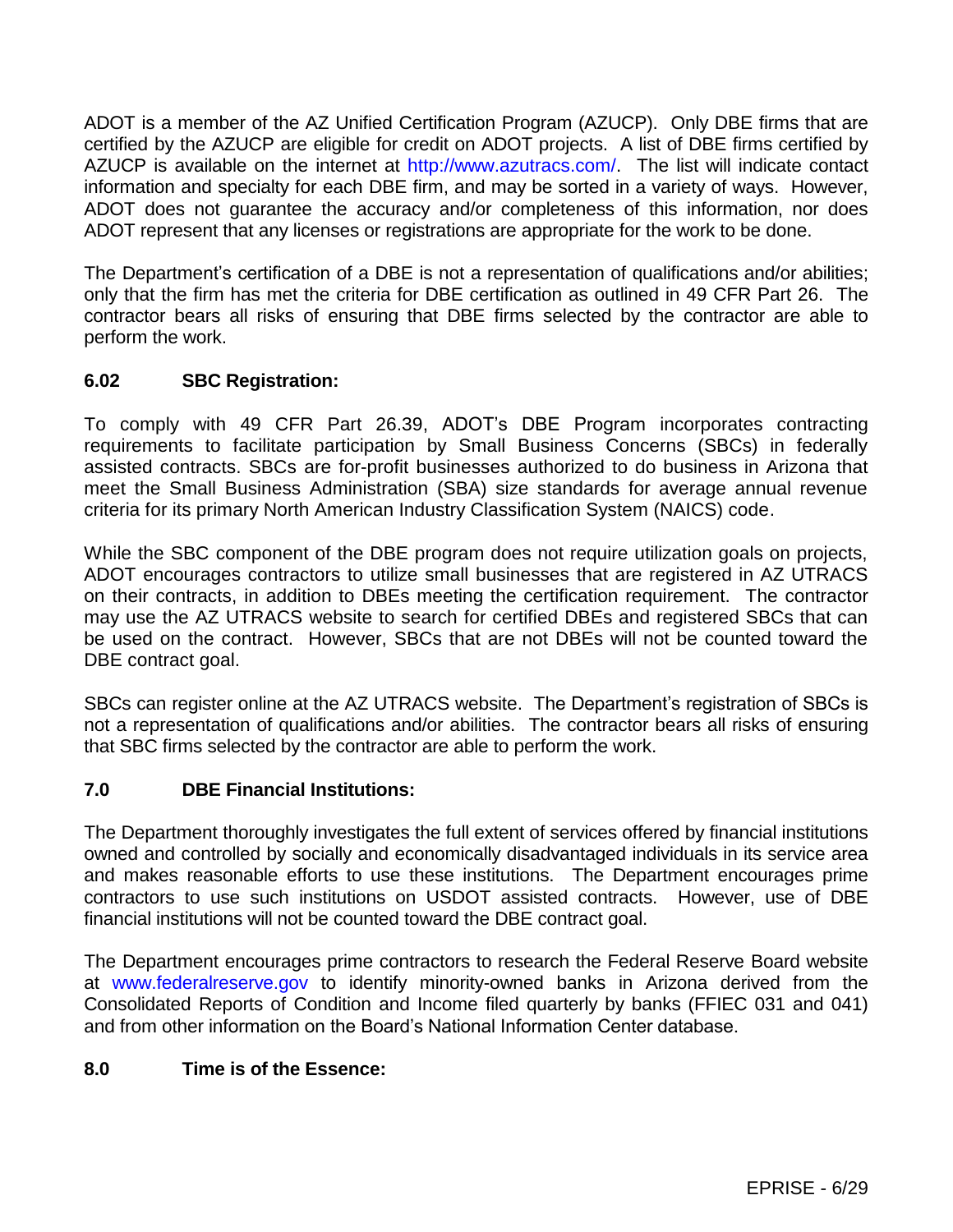# TIME IS OF THE ESSENCE IN RESPECT TO THE DBE PROVISIONS.

### **9.0 Computation of Time:**

In computing any period of time described in this DBE special provision, such as calendar days, the day from which the period begins to run is not counted, and when the last day of the period is a Saturday, Sunday, or Federal or State holiday, the period extends to the next day that is not a Saturday, Sunday, or Federal or State holiday. In circumstances where the Department's offices are closed for all or part of the last day, the period extends to the next day on which the Department's offices are open.

### **10.0 Contractor and Subcontractor Requirements:**

#### **10.01 General:**

The contractor shall establish a DBE program that will ensure nondiscrimination in the award and administration of contracts and subcontracts.

Agreements between the bidder and a DBE in which the DBE promises not to provide subcontracting quotations to other bidders are prohibited.

#### **10.02 DBE Liaison:**

The contractor shall designate a DBE Liaison responsible for the administration of the contractor's DBE program. The name of the designated DBE Liaison shall be included in the DBE Intended Participation Affidavit Summary.

#### **11.0 Bidders/Proposers List and AZ UTRACS Registration Requirement:**

Under Title 49 CFR of the Code of Federal Regulations, Part 26.11, DOTs are required to collect certain information from all contractors and subcontractors who seek to work on federallyassisted contracts in order to set overall and contract DBE goals. ADOT collects this information through a Bidders/Proposers List when firms register their companies on the Arizona Unified Transportation Registration and Certification System (AZ UTRACS) web portal at <http://www.azutracs.com/> a centralized database for companies that seek to do business with ADOT. This information will be maintained as confidential to the extent allowed by federal and state law.

Prime contractors and all subcontractors, including DBEs, must be registered in AZ UTRACS. Bidders may verify that their firm and each subcontractors is registered using the AZ UTRACS website.

Bidders may obtain additional information at the AZ UTRACS website or by contacting BECO.

Bidders shall create the Bidders/Proposers List in the AZ UTRACS by selecting all subcontractors, service providers, manufacturers and suppliers that expressed interest or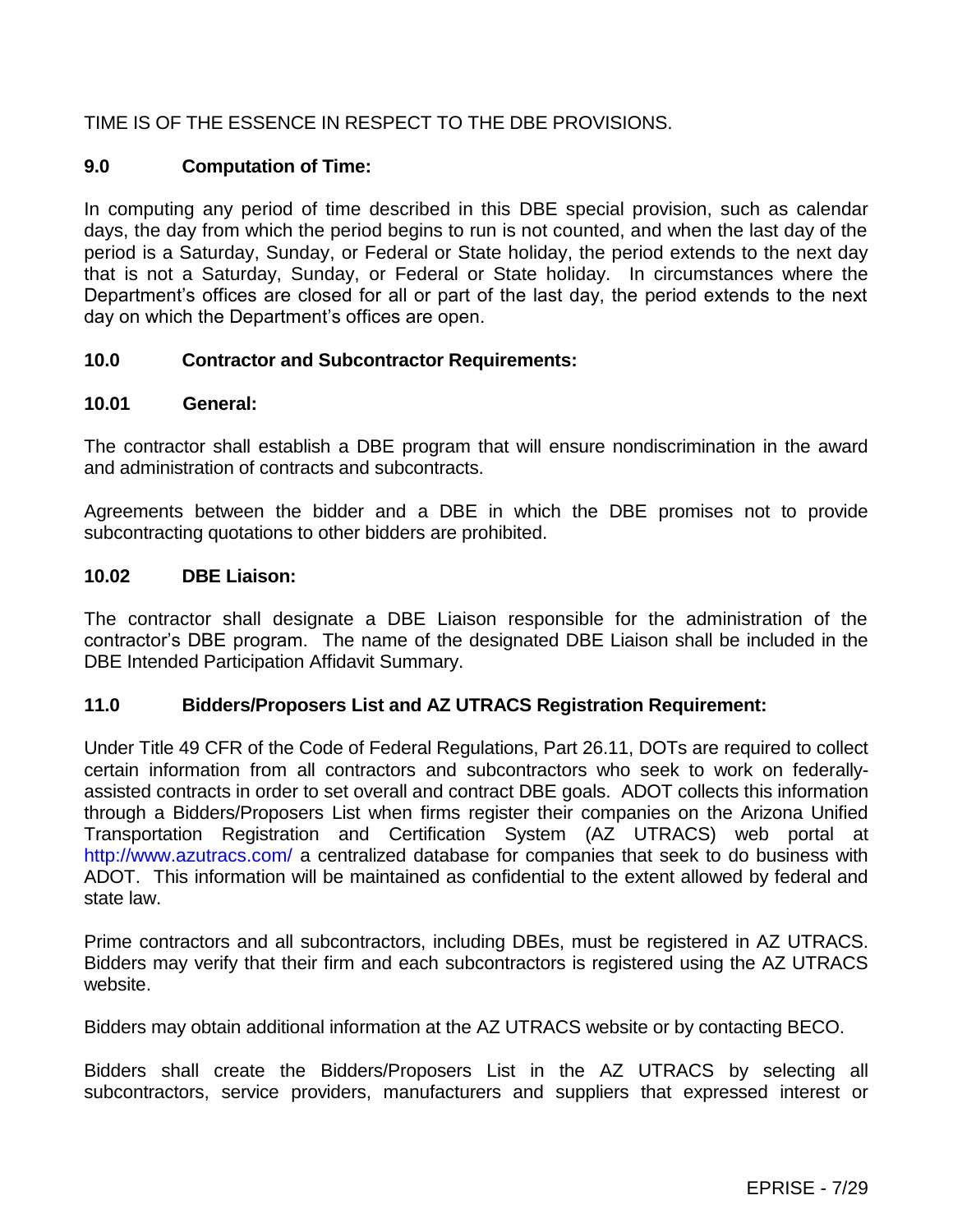submitted bids, proposals or quotes for this contract. The Bidders/Proposers List form must be complete and must include the names for all subcontractors, service providers, manufacturers and suppliers regardless of the bidders' intentions to use those firms on the project.

All bidders must complete the Bidders/Proposers List online at AZ UTRACS whether they are the apparent low bidder or not. A confirmation email will be generated by the system. The bidders shall submit to BECO a copy of the email confirmation no later than 4:00 p.m. on the fifth calendar day following the bid opening. Faxed copies are acceptable.

FAILURE TO SUBMIT THE REQUIRED BIDDERS/PROPOSERS LIST CONFIRMATION EMAIL TO BECO BY THE STATED TIME AND IN THE MANNER HEREIN SPECIFIED SHALL BE CAUSE FOR THE BIDDER BEING DEEMED INELIGIBLE FOR AWARD OF THE CONTRACT.

### **12.0 DBE Goals:**

The minimum goal for participation by DBEs on this project is as follows:

#### **XX** Percent

- \*\* DELETE THIS NOTE AND ONE OF THE FOLLOWING TWO SENTENCES: \*\*
- \*\* USE THE FIRST SENTENCE BELOW FOR NON A+B PROJECTS. \*\*
- USE THE SECOND SENTENCE BELOW FOR A+B PROJECTS.

The percentage of DBE participation shall be based on the total bid.

The percentage of DBE participation shall be based on the total construction cost bid (the "A" amount) only.

#### **13.0 Submission with Bids:**

All bidders are required to certify in their bid proposal on the "Disadvantaged Business Enterprise Goal Assurance" certificate either:

- (1) The bidder has met the established DBE goal and arrangements with certified DBEs have been made prior to the submission of the bid, or
- (2) The bidder has been unable to meet the established DBE goal prior to the submission of the bid and has made good faith efforts to do so.

For the purpose of this section, 'arrangements' means, at a minimum, agreement between the bidder and the certified DBE, either written or oral, on unit prices and scope of work.

This certificate may not be revised or corrected after submission of the bid. If the bidder certifies that it has met the goal, the bidder cannot change its position after submission of the bid and submit documentation of a good faith effort. If the bidder certifies that it has been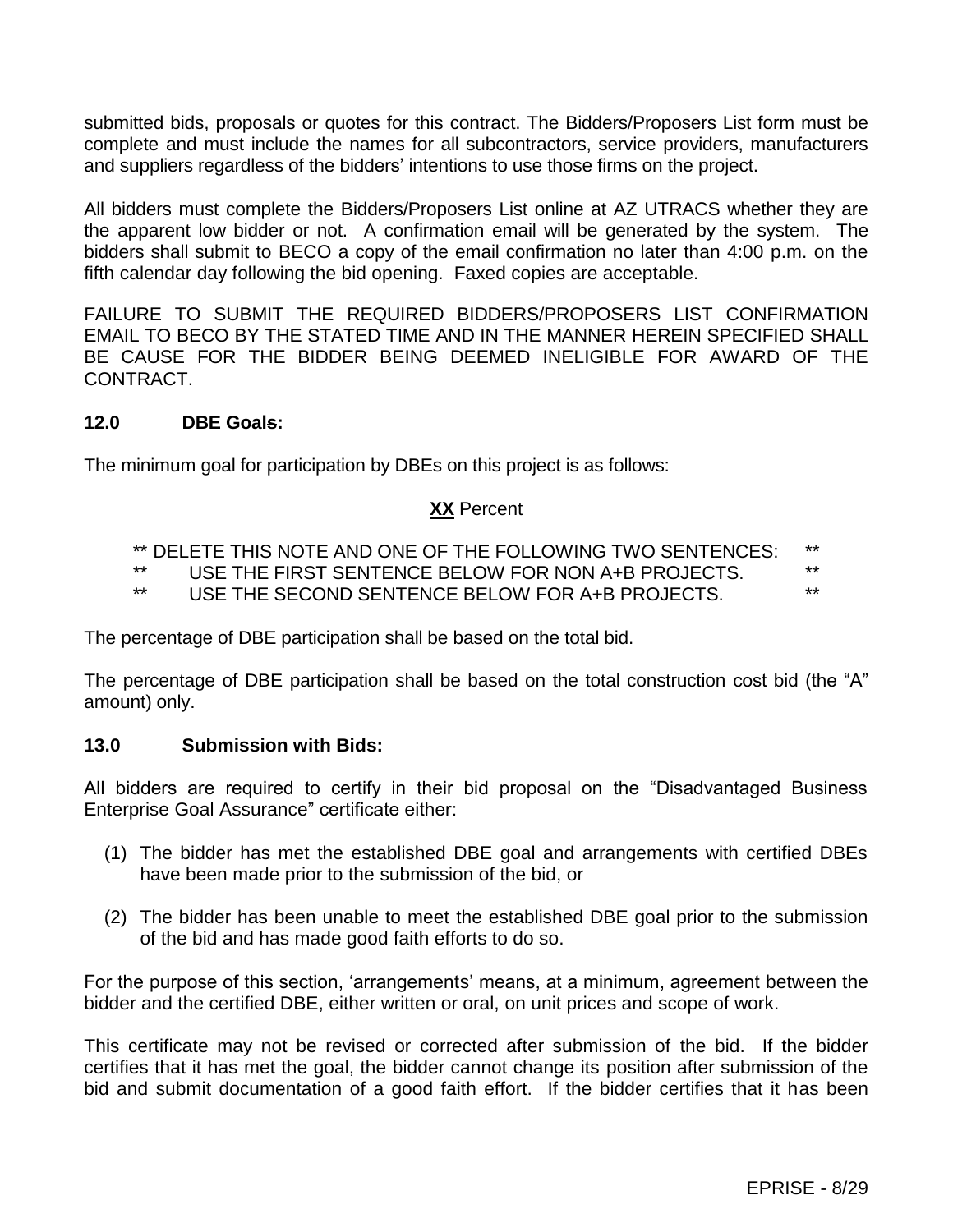unable to meet the goal and has made a good faith effort, the bidder cannot change its position after submission of the bid and claim to have met or be able to meet the established goal.

Bids submitted with altered, incomplete or unsigned certificates will be considered nonresponsive. Bids submitted with certifications on forms other than those furnished by the Department will be considered non-responsive.

#### **14.0 Bidder Meeting DBE Goal:**

#### **14.01 General:**

To be considered responsible and eligible for award of a contract, a bidder who has indicated in its bid that it met the DBE goal must submit the information described in this Subsection no later than five calendar days after bid opening.

If the bid of the apparent low bidder is rejected for any reason, the next low bidder may become the apparent low bidder only if it had submitted the information described in this Subsection or Subsection 15.01, as appropriate, no later than five calendar days after bid opening.

In order to be awarded this contract, a bidder must establish either (1) that it has met the DBE participation goal of the contract or (2) that it has made adequate good faith efforts (GFE) to meet the DBE goal. This requirement is in addition to all other pre-award requirements.

If the apparent low bidder indicates in the bid that it has met the DBE goal, the bidder shall submit a DBE Intended Participation Affidavit for each individual DBE it intends to use to meet the project DBE goal if the contract is awarded to their firm, and the Intended Participation Affidavit Summary as follows:

- (1) The DBE Intended Participation Affidavit for each individual DBE, and the Intended Participation Affidavit Summary must be received by BECO no later than 4:00 P.M. on the fifth calendar day following the bid opening. Copies of these forms are available from BECO at the address, phone number or website listed in DBE Subsection 4.0. The affidavits and Summary shall indicate that the bidder has met the DBE goal if this was indicated on the submittal with the bid.
- (2) The Intended Participation Affidavit Summary and the DBE Intended Participation Affidavit for each individual DBE must be accurate and complete in every detail and must be signed by an officer of the contractor(s). Percentages and dollar amounts must be accurate. Percentages shall be listed to two decimal places. The DBE Intended Participation Affidavit Summary must be submitted listing all the DBEs intended to be used and the creditable amounts.
- (3) A separate DBE Intended Participation Affidavit must be submitted for each DBE used to meet the goal of the project. The bidder shall indicate each DBE's name, a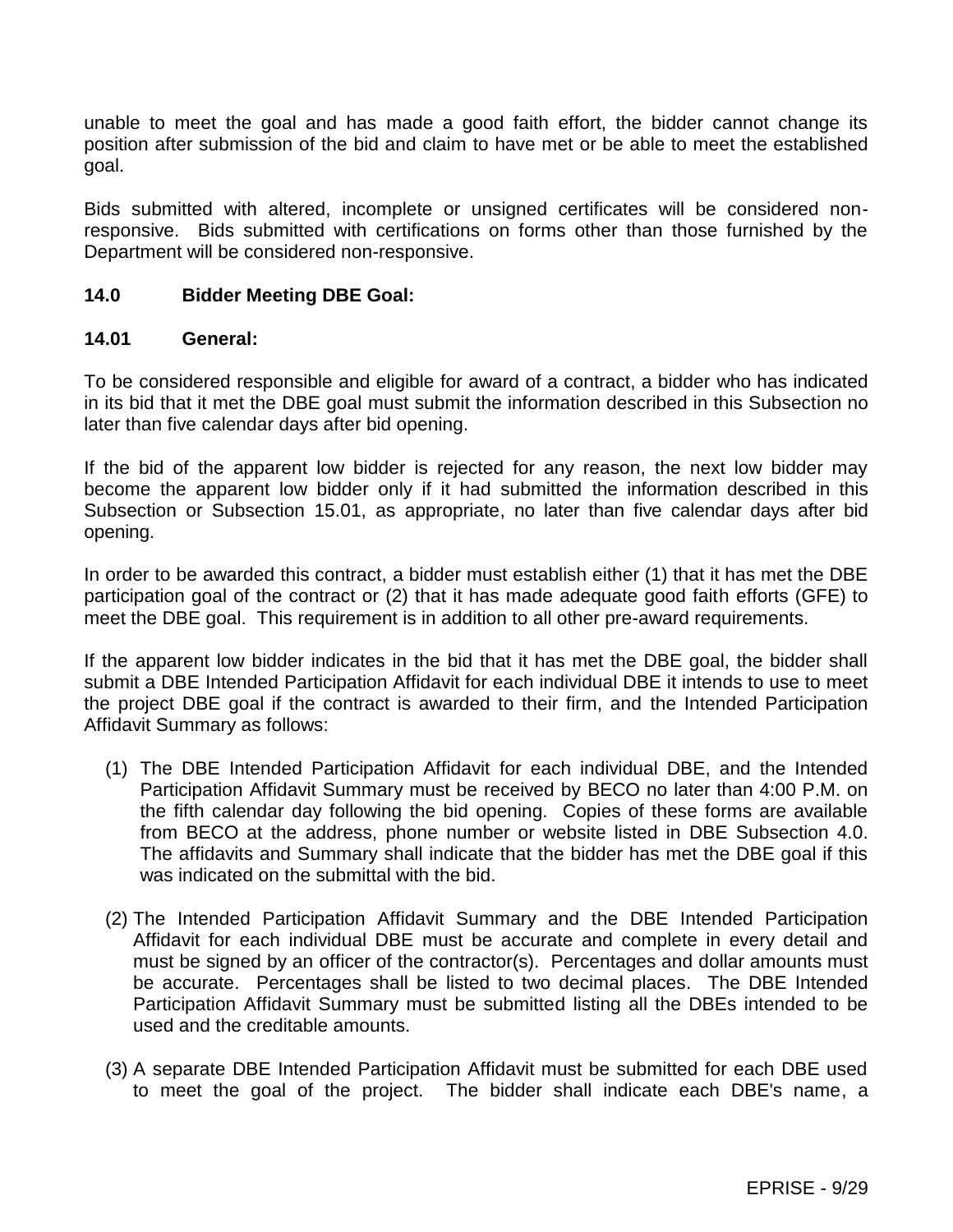description of the work the DBE will perform, bid item number, proposed subcontract amount, and the NAICS code applicable to the kind of work the firm would perform on the contract. A list of certified DBEs with their respective NAICS codes can be located on the DBE Directory at AZ UTRACS website. All partial items must be explained. If not, the DBE will be considered to be responsible for the entire item. The intended DBE must complete and sign the form to confirm its participation in the contract.

- (4) The affidavits and summary may be submitted electronically through email to BECO.
- (5) A bidder must determine DBE credit in accordance with DBE Subsection 18 (Crediting DBE Participation Toward Meeting Goals). The affidavit will be reviewed, and approved or rejected by BECO.
- (6) Only those DBE firms certified by the Arizona Unified Certification Program (AZUCP) as of the deadline for bid submittal will be considered for DBE credit. It shall be the bidder's responsibility to ascertain the certification status of designated DBEs.
- (7) All DBE commitment amounts must be finalized between the DBE subcontractor and the bidder prior to the deadline for affidavit submittal. Bidders shall not inflate DBE awards in order to meet contract goals.
- (8) The bidder bears the risk of late submission or late delivery by the postal service or a delivery service. Affidavits and Summary received by BECO after 4:00 P.M. on the fifth calendar day following the bid opening will not be accepted.
- (9) Reduction of DBE commitments after affidavit submittal and prior to execution of the contract without good cause will result in the bid being rejected or the Department rescinding any award. Scheduling conflicts are not necessarily evidence of good cause as this should have been considered during pre-bid negotiations. The contractor is responsible for ensuring the DBE is available to meet the requirements of the contract.

# **14.02 Failure to Comply:**

If the apparent low bidder fails to submit the required information by the stated time and in the manner herein specified, or if the submitted information reveals a failure to meet the requirements of the specifications, the apparent low bidder shall be ineligible to receive award of the contract and the bid will be rejected. The proposal guarantee (bid bond) shall be forfeited if no submission is made or if the State Engineer finds the submission was made in bad faith.

# **15.0 Documented Good Faith Effort:**

**15.01 General:**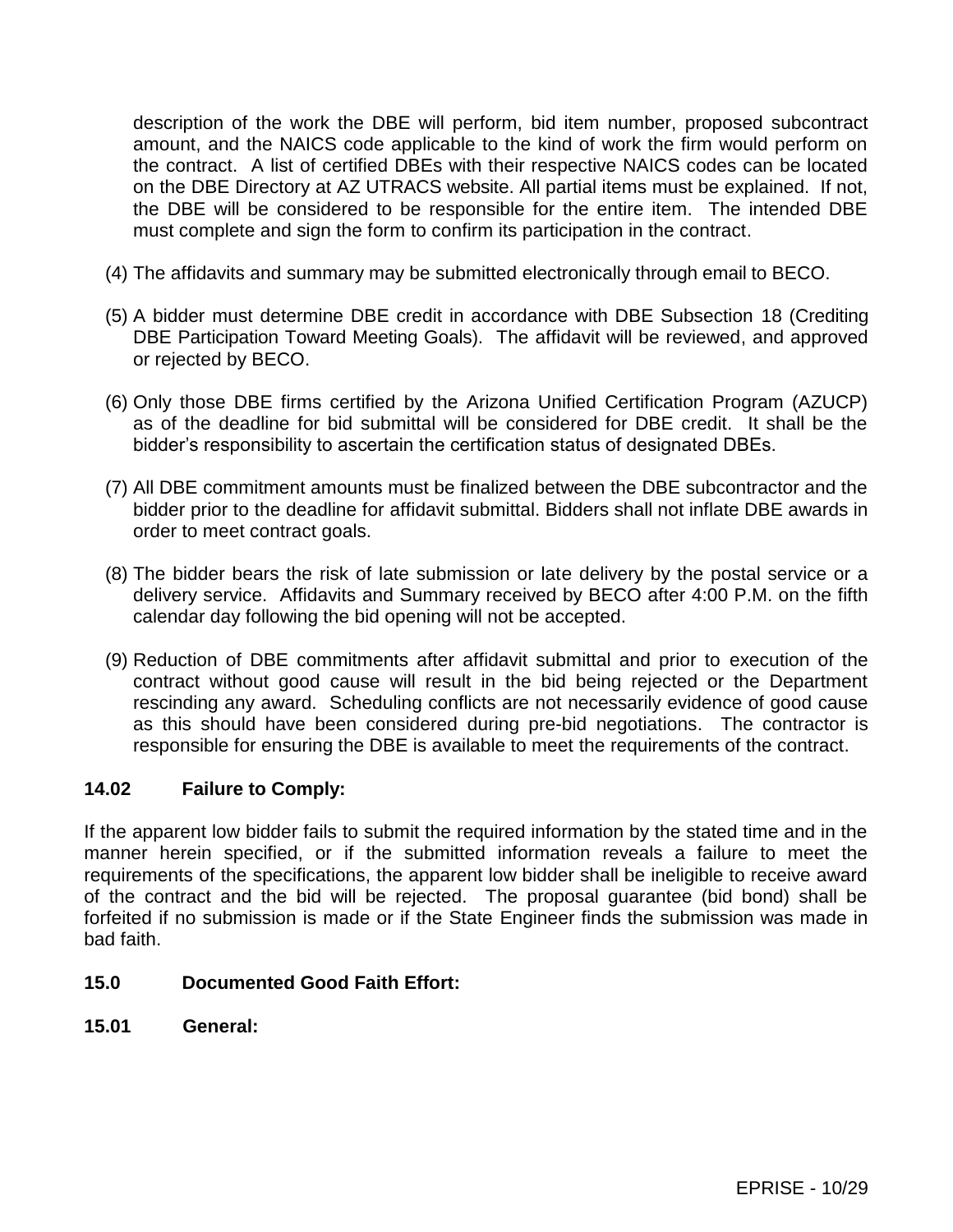To be considered responsible and eligible for award of a contract a bidder, who has indicated in its bid that it was unable to meet the DBE goal but made good faith efforts must submit the information described in this Subsection no later than five calendar days after bid opening.

If the bid of the apparent low bidder is rejected for any reason, the next low bidder may become the apparent low bidder only if it had submitted the information described in this Subsection or Subsection 14.01, as appropriate, no later than five calendar days after bid opening.

If the apparent low bidder has stated in its bid proposal that it has been unable to meet the DBE goal, that bidder must demonstrate, through detailed and comprehensive documentation, that good faith efforts have been made to solicit, assist, and use DBE firms to meet the DBE goal prior to the bid. If the bidder certifies that it has been unable to meet the goal and has made a good faith effort, the bidder cannot change its position after submission of the bid and claim to have met the established goal.

Failure to demonstrate good faith efforts to the satisfaction of ADOT will result in the rejection of the bid. In the event that the low bid is rejected, the Department will consider award of the contract to the next responsible and responsive bidder. To be considered responsive, the bidder must have submitted the information described in either Subsection 14 or 15 of this DBE special provision, no later than five calendar days after bid opening.

The bidder's good faith effort documentation must be submitted to and received by the Department's BECO by 4:00 P.M. on the fifth calendar day after the bids are opened. Good faith effort documentation may be submitted electronically through email to BECO. Good faith effort documentation submitted after the time specified will not be accepted.

The bidder bears the risk of late submission or late delivery by the postal service or a delivery service.

The documentation of good faith efforts must include copies of each DBE and non-DBE subcontractor quote submitted to the bidder when a non-DBE subcontractor was selected over a DBE for work on the contract. A generalized assertion that the contractor received multiple quotes is not sufficient unless copies of those quotes are provided.

Bidders are encouraged to review Appendix A of 49 CFR Part 26.

Useful information related to encouraging DBE participation and documented good faith efforts can be found in the Department's "Good Faith Effort Guide" and other documents made available on the internet at BECO's website. The information provided in the "Good Faith Effort Guide" does not replace the specifications; bidders must comply with the requirements of this specification.

In order to be awarded a contract on the basis of good faith efforts, a bidder must show that it took all necessary and reasonable steps to achieve the DBE goal which, by their scope, intensity, and appropriateness to the objective, could reasonably be expected to obtain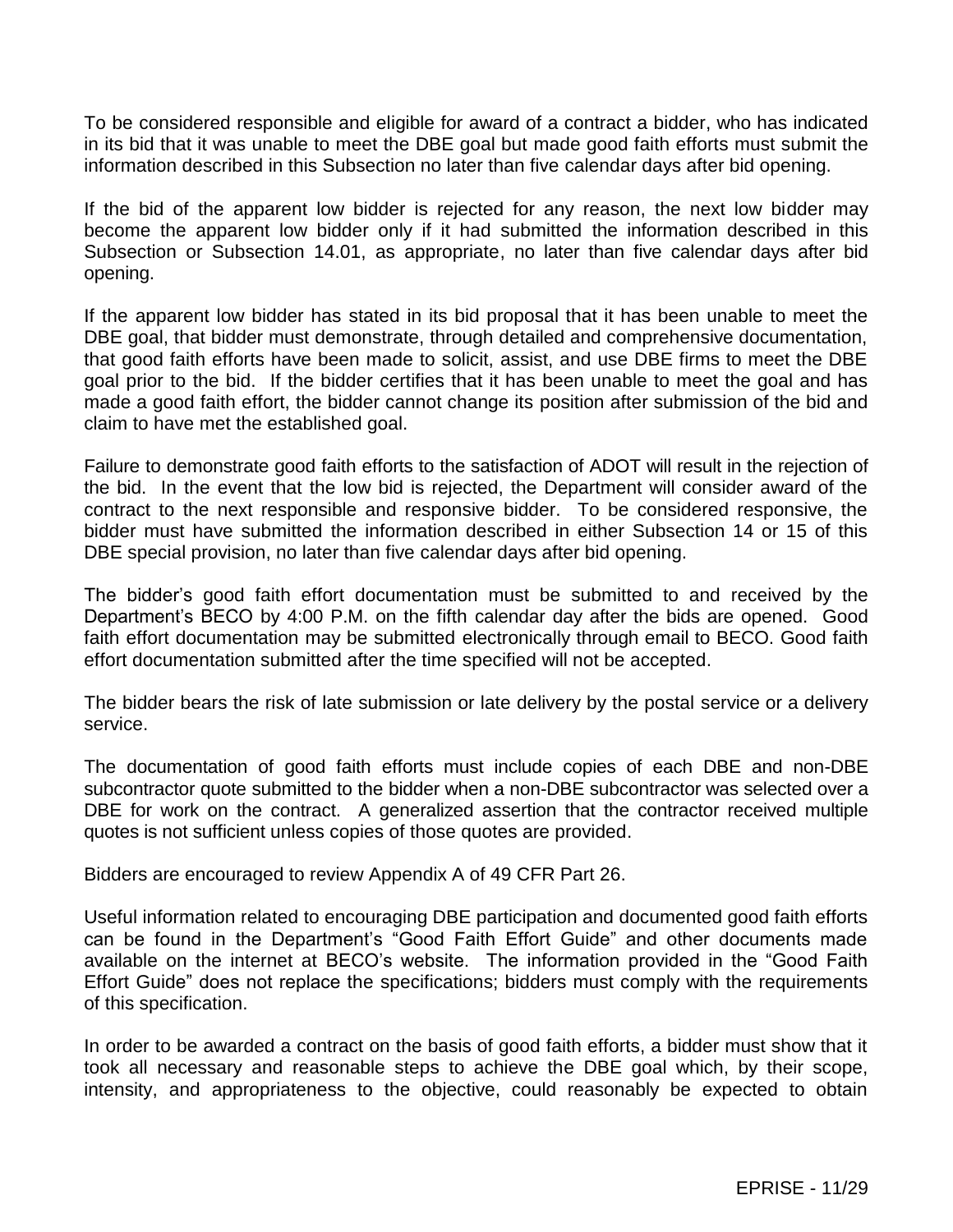sufficient DBE participation, even if they were not fully successful. The Department will consider the quality, quantity, and intensity of the different kinds of efforts the bidder has made. The efforts employed by the bidder should be those that one could reasonably expect a bidder to make if the bidder were actively and aggressively trying to obtain DBE participation sufficient to meet the DBE goal. Mere pro forma efforts are not sufficient good faith efforts to meet the DBE contract requirements.

The bidder shall, as a minimum, seek DBEs in the same geographic area in which it generally seeks subcontractors for a given project. If the bidder cannot meet the goals using DBEs from this geographic area, the bidder, as part of its effort to meet the goals, shall expand its search to a reasonably wider geographic area.

The following is a list of types of efforts a bidder must address when submitting good faith effort documentation:

- (1) Contacting the Department's BECO prior to the submission of bids, either by email, or by telephone, to inform BECO of the firm's difficulty in meeting the DBE goals on a given project, and requesting assistance. The bidder must document its contact with BECO, and indicate the type of contact, the date and time of the contact, the name of the person(s) contacted, and any details related to the communication. The contact must be made in sufficient time before bid submission to allow BECO to provide effective assistance. The bidder will not be considered to have made good faith efforts if the bidder failed to contact BECO.
- (2) Conducting market research to identify small business contractors and suppliers, and soliciting, through all reasonable and available means the interest of all certified DBEs who have the capability to perform the work of the contract. This may include attendance at pre-bid meetings and business matchmaking meetings and events, advertising and/or providing written notices, posting of "Notices of Sources Sought" and/or "Requests for Proposals" at reasonable locations, including the contractor's website, written notices or emails to all DBEs listed in the Department's directory of transportation firms that specialize in areas of work desired (as noted in the DBE directory) and which are located in the area or surrounding areas of the project. The bidder should solicit this interest as early in the acquisition process as practicable to allow DBEs to respond to the solicitation and submit a timely offer for the subcontract. The bidder should determine with certainty if the DBEs are interested by taking appropriate steps to follow-up initial solicitations.
- (3) Selecting portions of the work to be performed by DBEs in order to increase the likelihood that the DBE goals will be achieved. This includes, where appropriate, breaking out contract work items into economically feasible units (for example smaller tasks or quantities) to facilitate DBE participation, even when the prime contractor might otherwise prefer to perform these work items with its own forces. This may include, where possible, establishing flexible time frames for performance and delivery schedules in a manner that encourages and facilitates DBE participation.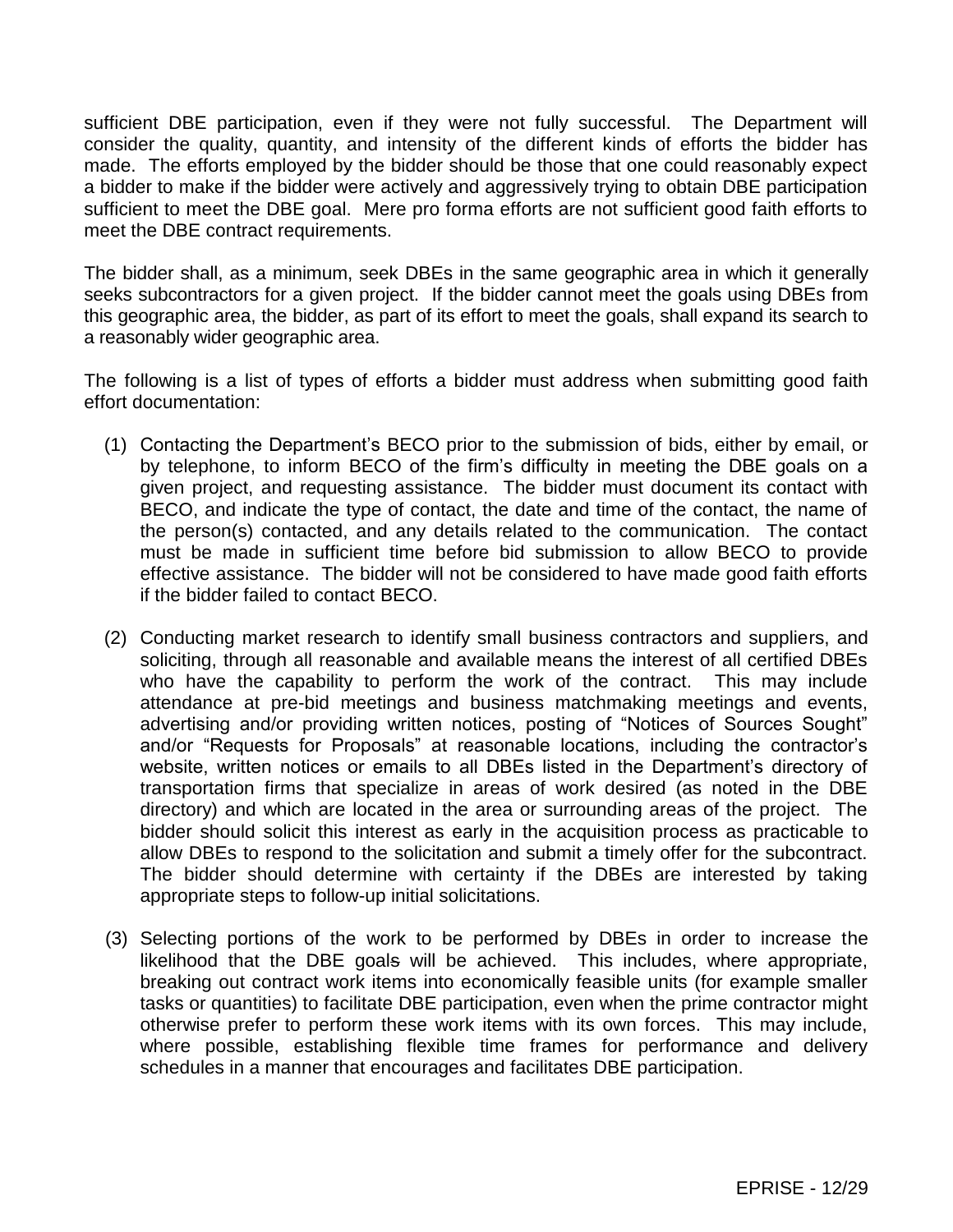- (4) Providing interested DBEs with adequate information about the plans, specifications, and requirements of the contract in a timely manner to assist DBEs in responding to solicitations.
- (5) Negotiating in good faith with interested DBEs. It is the bidder's responsibility to make a portion of the work available to the DBE subcontractors and suppliers, and to select those portions of work or material needs consistent with the available DBE subcontractors and suppliers, so as to facilitate DBE participation. Evidence of such negotiation includes the names, addresses, and telephone numbers of DBEs that were considered; a description of the information provided from the plans and specifications for the work selected for subcontracting; and evidence as to why additional agreements could not be reached for DBEs to perform work.

Mailings to DBEs requesting bids are not alone sufficient to constitute good faith effort.

A bidder using good business judgment would consider a number of factors in negotiating with subcontractors, including DBE subcontractors, and would take a firm's price and capabilities as well as contract goals into consideration. However, the fact that there may be some additional costs involved in finding and using DBEs is not in itself sufficient reason for a bidder's failure to meet the DBE goal, as long as such costs are reasonable. Also, the ability or desire of a prime contractor to perform the work of a contract with its own organization does not relieve the bidder of the responsibility to make good faith efforts. However, prime contractors are not required to accept higher quotes from DBEs if the price difference is excessive or unreasonable. Documentation, such as copies of all other bids or quotes, must be submitted.

- (6) Not rejecting DBEs as being unqualified without sound reasons based on a thorough investigation of their capabilities. The contractor's standing within its industry, membership in specific groups, organizations or associations and political or social affiliations (for example, union vs. non-union employee status) are not legitimate causes for the rejection or non-solicitation of bids in the contractor's efforts to meet the project goal.
- (7) Making efforts to assist interested DBEs in obtaining bonding, lines of credit, or insurance as required by the recipient or contractor.
- (8) Making efforts to assist interested DBEs in obtaining necessary equipment, supplies, materials, or related assistance or services.
- (9) Effectively using the services of available minority/women community organizations; minority/women contractors' groups; local, state, and Federal minority/women business assistance offices; and other organizations as allowed on a case-by-case basis to provide assistance in the recruitment and placement of DBEs.

Another practice considered an insufficient good faith effort is the rejection of the DBE because its quotation for the work was not the lowest received. The contractor must submit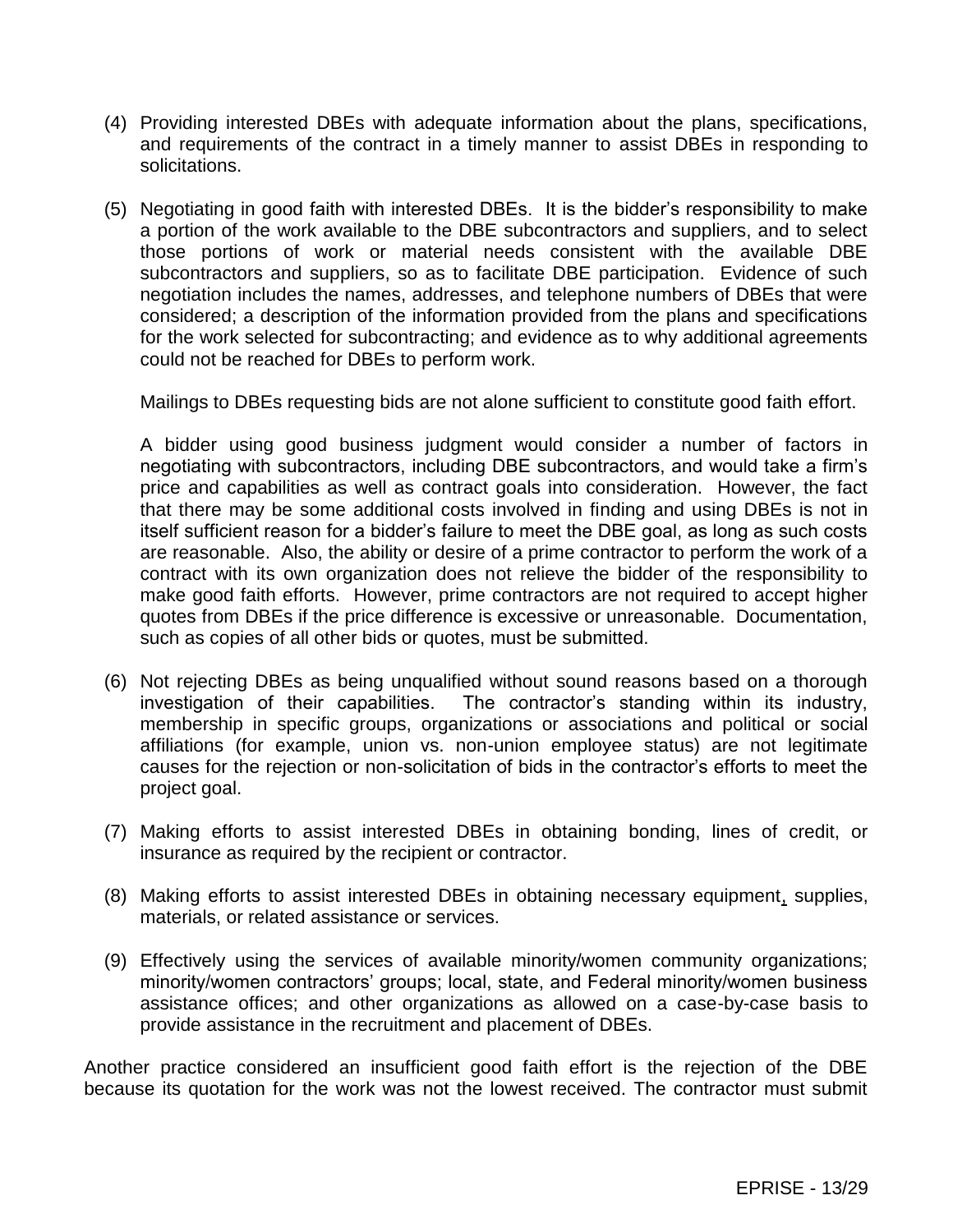copies of each DBE and non-DBE subcontractor quote submitted to the bidder when a non-DBE subcontractor was selected over a DBE for work on the contract. A generalized assertion that the contractor has received multiple quotes is not sufficient unless copies of those quotes are provided. The Department may contact rejected DBEs as part of its investigation. However, nothing in this paragraph shall be construed to require the bidder or prime contractor to accept unreasonable quotes in order to satisfy contract goals.

In determining whether a bidder has made good faith efforts, the Department will review the documented efforts of the contractor and will review the performance take into account the ability of other bidders in meeting the contract to meet the DBE goal.

A promise to use DBEs after contract award is not considered to be responsive to the contract solicitation or to constitute good faith efforts.

The Department will evaluate the submittal to determine whether in fact good faith efforts have been demonstrated consistent with the specifications and the Federal regulations, 49 CFR 26, Appendix A.

## **15.02 Failure to Comply:**

If the apparent low bidder fails to submit the required information by the stated time and in the manner herein specified, or if the submitted information reveals a failure to meet the requirements of the specifications, the apparent low bidder shall be ineligible to receive award of the contract and the bid will be rejected. The proposal guarantee (bid bond) shall be forfeited if no submission is made or if the State Transportation Board finds the submission was made in bad faith.

### **15.03 Appeal and Protest of Good Faith Effort Determination:**

Any interested party may appeal the determination of the Business Engagement and Compliance Office to the State Engineer. That appeal must be in writing and personally delivered or sent by certified mail, return receipt requested, to the State Engineer. The protest must be received by the State Engineer no later than seven calendar days after the decision of BECO. Copies of the protest shall be sent by the protestant to every bidder, at the same time the protest is submitted to the State Engineer. Any bidder whose bid is rejected for failure to meet the goal or make GFE will be given the opportunity to meet in person with the State Engineer, at the bidder's written request included in the protest, to discuss the issue of whether it met the goal or made adequate good faith efforts to do so.

Any interested party may submit a response to the appeal no later than seven calendar days after the appeal. Responses from interested parties must also be in writing and personally delivered or sent by certified mail, return receipt requested, to the State Engineer. Any interested party submitting such response shall also provide a copy of its response to every bidder, at the same time the protest is submitted to the State Engineer. The State Engineer shall promptly consider any appeals under this subsection and notify all bidders in writing of the State Engineer's findings and decision.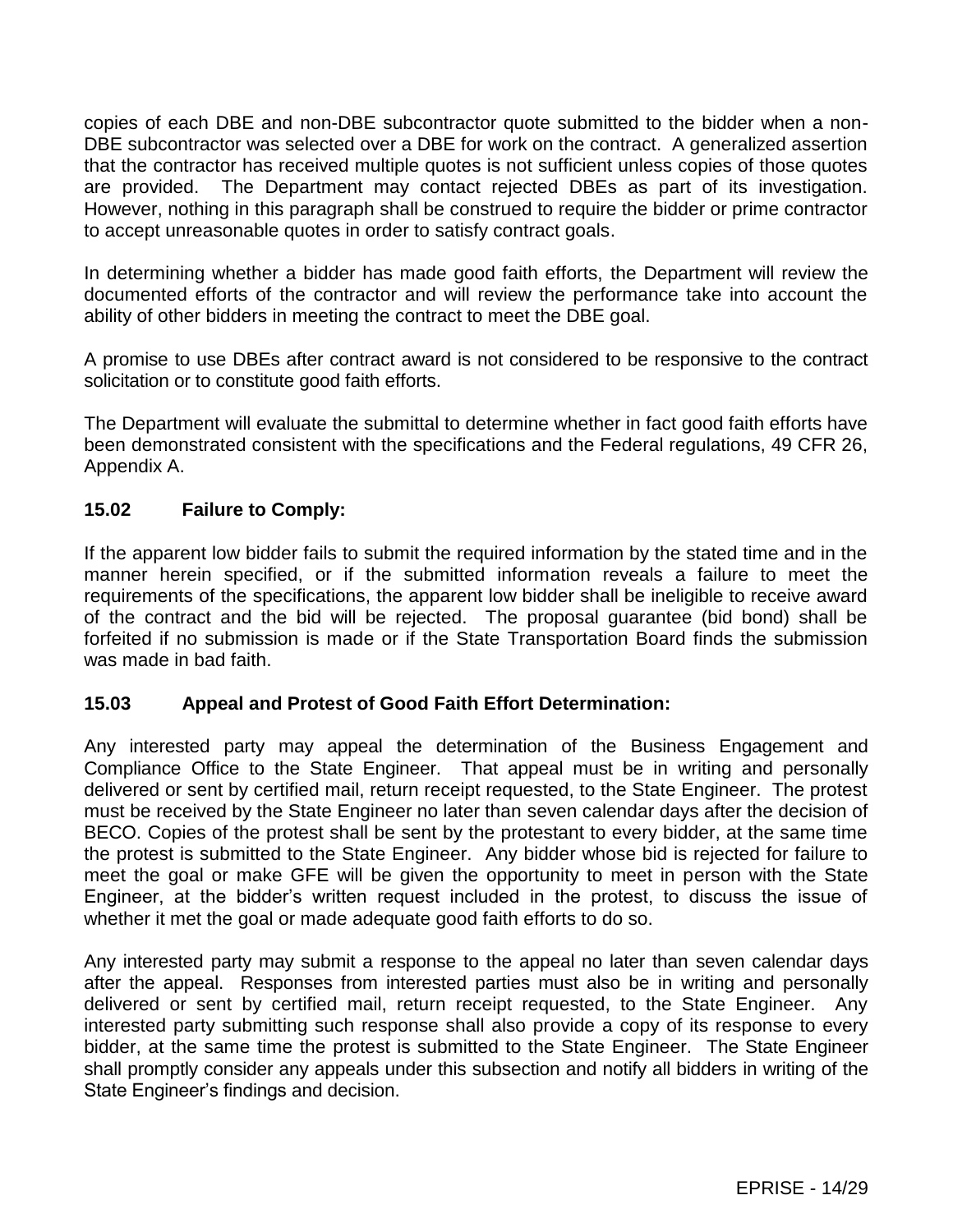Any interested party may protest the State Engineer's decision to the Transportation Board, pursuant to the requirements of Subsection 103.10 of the Standard Specifications. In accordance with 49 CFR 26.53(d)(5), the result of the Board's Decision is not subject to administrative appeal to the USDOT.

### **16.0 Rejection of Low Bid:**

If, for any reason, the bid of the apparent low bidder is rejected, a new apparent low bidder will be identified. The Department will notify the new apparent low bidder.

A bidder may become the apparent low bidder only if it had submitted the information described in Subsection 14.01 or 15.01, as appropriate, no later than five calendar days after bid opening.

### **17.0 Payment Reporting:**

The contractor shall report on a monthly basis indicating the amounts paid to all subcontractors, of all tiers, working on the project. Reporting shall be in accordance with Subsection 109.06(B)(5) of the specifications.

### **18.0 Crediting DBE Participation Toward Meeting Goals:**

### **18.01 General Requirements:**

To count toward meeting a goal, the DBE firm must be certified as of the deadline for submission of bids in each NAICS code applicable to the kind of work the firm will perform on the contract. NAICS for each DBE can be found on the AZ UTRACS under the Firm Directory. General descriptions of all NAICS codes can be found at www.naics.com.

Credit towards the contractor's DBE goal is given only after the DBE has been paid for the work performed.

The entire amount of a contract that is performed by the DBE's own forces, including the cost of supplies and materials purchased by the DBE for the work on the contract and equipment leased by the DBE will be credited toward DBE participation. Supplies and equipment the DBE subcontractor purchases or leases from the prime contractor or its affiliate will not be credited toward DBE participation. Work included in a force account item cannot be listed on the DBE Intended Participation Affidavit.

The contractor bears the responsibility to determine whether the DBE possesses the proper contractor's license(s) to perform the work and, if DBE credit is requested, that the DBE subcontractor is certified for the requested type of work.

If a DBE cannot complete its work due to failure to obtain or maintain its licensing, the contractor bears the responsibility to notify the Engineer and BECO immediately after the contractor becomes aware of the situation, and request approval to replace the DBE with another DBE.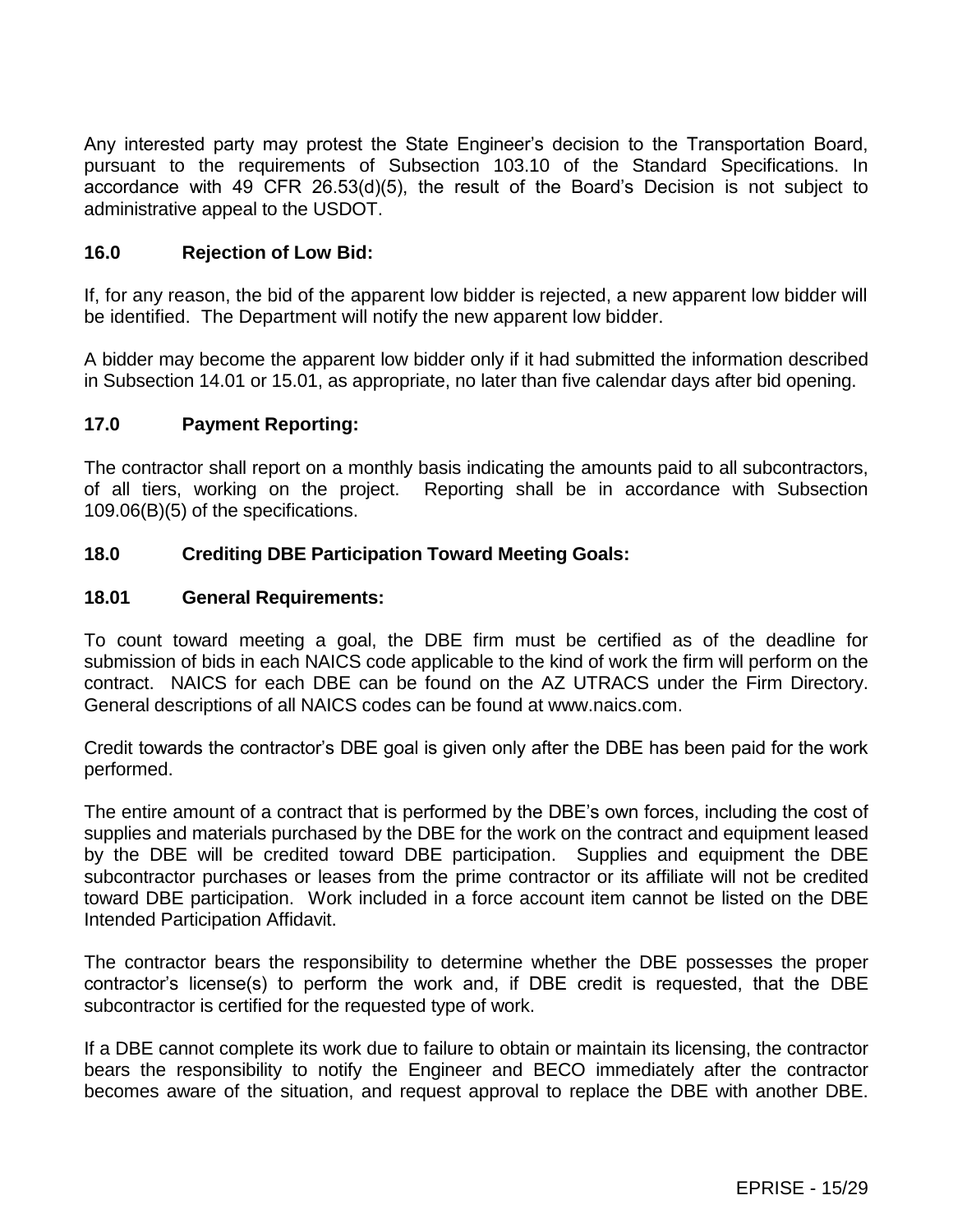The contractor shall follow the DBE termination/substitution requirements described in Subsection 24.0 of these DBE provisions.

The Department's certification is not a representation of a DBE's qualifications and/or abilities. The contractor bears all risks that the DBE may not be able to perform its work for any reason.

A DBE may participate as a prime contractor, subcontractor, joint venture partner with either a prime contractor or a subcontractor, or as a vendor of materials or supplies. A DBE joint venture partner shall be responsible for a clearly defined portion of the work to be performed, in addition to meeting the requirements for ownership and control.

The dollar amount of work to be accomplished by DBEs, including partial amount of a lump sum or other similar item, shall be on the basis of subcontract, purchase order, hourly rate, rate per ton, etc., as agreed to between parties.

With the exception of bond premiums, all work must be attributed to specific bid items. Where work applies to several items, the DBE contracting arrangement must specify unit price and amount attributable to each bid item. DBE credit for any individual item of work performed by the DBE shall be the lesser of the amount to be paid to the DBE or the prime contractor's bid price. If the amount bid by the DBE on any item exceeds the prime contractor's bid amount, the prime contractor may not obtain credit by attributing the excess to other items.

Where more than one DBE is engaged to perform parts of an item (for example, supply and installation), the total amount payable to the DBEs will not be considered in excess of the prime contractor's bid amount for that item.

Bond premiums may be stated separately, so long as the arrangement between the prime contractor and the DBE provides for separate payment not to exceed the price charged by the bonding company.

DBE credit may be obtained only for specific work done for the project, supply of equipment specifically for physical work on the project, or supply of materials to be incorporated in the work. DBE credit will not be allowed for costs such as overhead items, capital expenditures (for example, purchase of equipment), and office items.

If a DBE performs part of an item (for example, installation of materials purchased by a Non-DBE), the DBE credit shall not exceed the lesser of (1) the DBE's contract or (2) the prime contractor's bid for the item, less a reasonable deduction for the portion performed by the Non-DBE.

When a DBE performs as a partner in a joint venture, only that portion of the total dollar value of the contract which is clearly and distinctly performed by the DBE's own forces can be credited toward the DBE goal.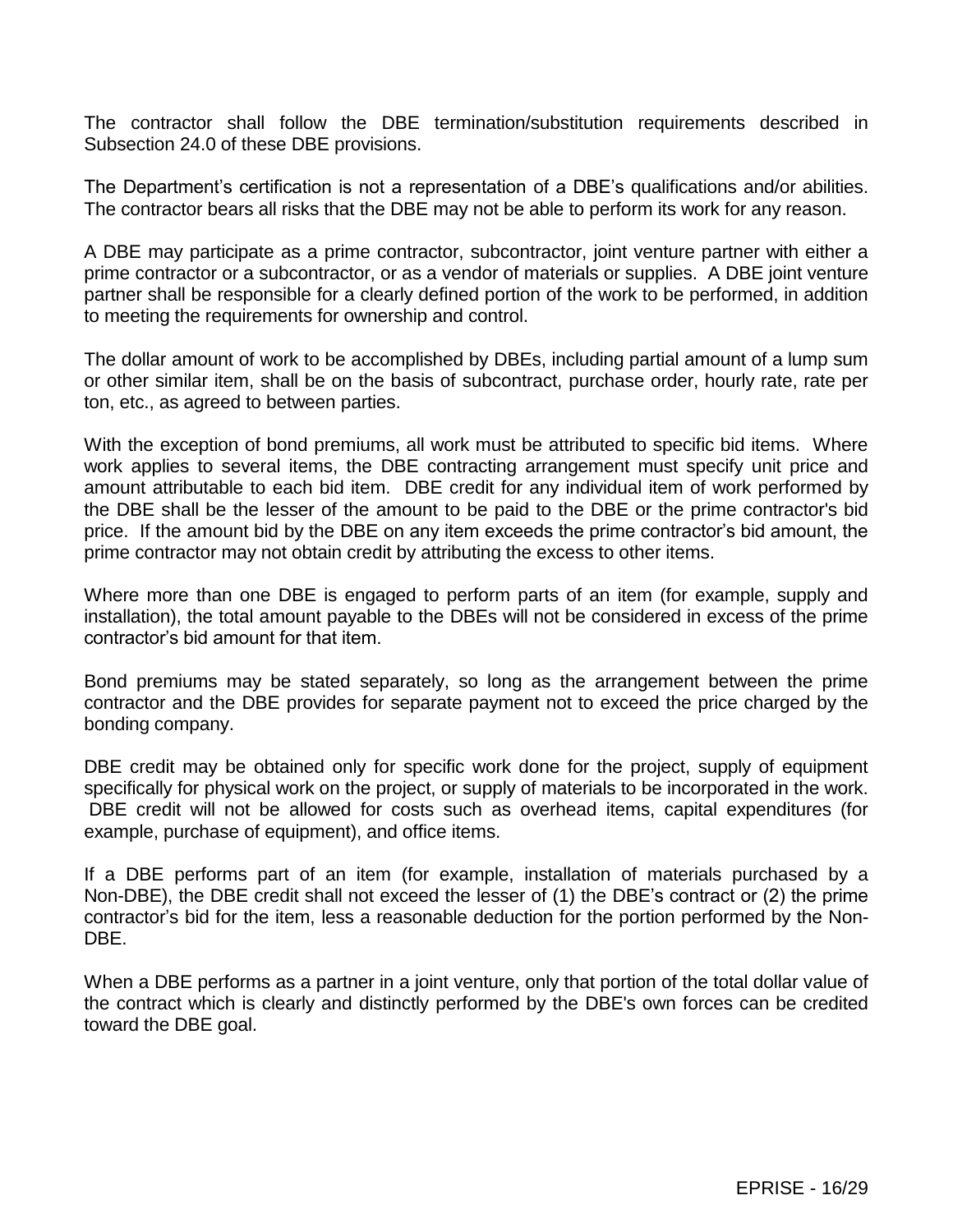The contractor may credit second-tier subcontracts issued to DBEs by non-DBE subcontractors. Any second-tier subcontract to a DBE used to meet the goal must meet the requirements of a first-tier DBE subcontract.

A prime contractor may credit the entire amount of that portion of a construction contract that is performed by the DBE's own forces. The cost of supplies and materials obtained by the DBE for the work of the contract can be included so long as that cost is reasonable. Leased equipment may also be included. No credit is permitted for supplies purchased or equipment leased from the prime contractor or its affiliate(s).

When a DBE subcontracts a part of the work of its contract to another firm, the value of the subcontract may be credited towards the DBE goal only if the DBE's subcontractor is itself a DBE and performs the work with its own forces. Work that a DBE subcontracts to a non-DBE firm does not count toward a DBE goal.

A prime contractor may credit the entire amount of fees or commissions charged by a DBE firm for providing a bona fide service, such as professional, technical, consultant, or managerial services, or for providing bonds or insurance specifically required for the performance of a USDOT-assisted contract, provided the fees are reasonable and not excessive as compared with fees customarily allowed for similar services.

## **18.02 DBE Prime Contractor:**

When a certified DBE firm bids on a contract that contains a DBE goal, the DBE firm is responsible for meeting the DBE goal on the contract or making good faith efforts to meet the goal, just like any other bidder. In most cases, a DBE bidder on a contract will meet the DBE goal by virtue of the work it performs on the contract with its own forces. However, all the work that is performed by the DBE bidder or any other DBE subcontractors and DBE suppliers will count toward the DBE goal. The DBE bidder shall list itself along with any DBE subcontractors and suppliers, on the DBE Intended Participation Affidavit and Summary in order to receive credit toward the DBE goal.

### **18.03 Effect of Loss of DBE Eligibility:**

If a DBE is deemed ineligible (decertified) or suspended by the Department in accordance with 49 CFR 26.87 and 26.88, the DBE may not be considered to meet a contract goal on a new contract, but may be considered to meet the contract goal under a subcontract that was executed before the DBE suspension or decertification is effective.

When a committed DBE firm or a DBE prime contractor loses its DBE eligibility and a subcontract or contract has not been executed before a decertification notice is issued to the DBE firm by its certifying agency, the ineligible firm does not count toward the contract goal. The contractor must meet the contract goal with an eligible DBE firm or firms or demonstrate good faith effort. When a subcontract is executed with the DBE firm before the Department notified the firm of its ineligibility, the contractor may continue to use the firm on the contract and may continue to receive credit toward the DBE goal for the firm's work.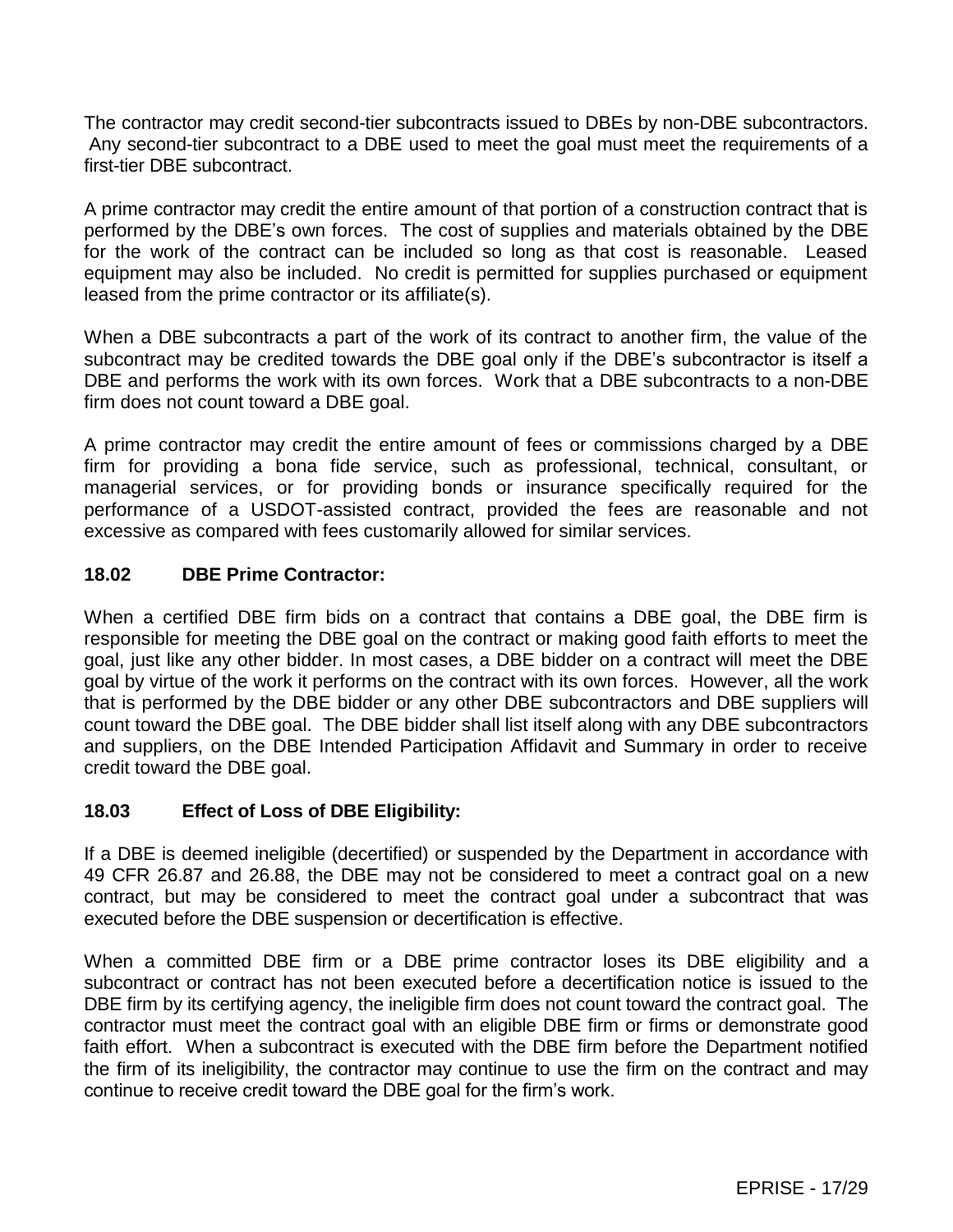# **18.04 Notifying the Contractor of DBE Certification Status:**

Each DBE contract of any tier shall require any DBE subcontractor or supplier that is either decertified or certified during the term of the contract to immediately notify the contractor and all parties to the DBE contract in writing, with the date of decertification or certification. The contractor shall require that this provision be incorporated in any contract of any tier in which a DBE is a participant.

### **18.05 Police Officers:**

DBE credit will not be permitted for procuring DPS officers. For projects on which officers from other agencies are supplied, DBE credit will be given only for the broker fees charged, and will not include amounts paid to the officers. The broker fees must be reasonable.

#### **18.06 Commercially Useful Function:**

A prime contractor can credit expenditures to a DBE subcontractor toward DBE goals only if the DBE performs a Commercially Useful Function (CUF).

A DBE performs a CUF when it is responsible for execution of the work of a contract and carries out its responsibilities by actually performing, managing, and supervising the work involved. To perform a commercially useful function, the DBE must also be responsible, with respect to materials and supplies on the contract, for negotiating price, determining quality and quantity, ordering the material, and installing (where applicable) and paying for the material itself that it uses on the project. To determine whether a DBE is performing a commercially useful function, the Department will evaluate the amount of work subcontracted, industry practices, whether the amount the firm is to be paid under the contract is commensurate with the work it is actually performing and the DBE credit claimed for its performance of the work, and other relevant factors.

A DBE will not be considered to perform a commercially useful function if its role is limited to that of an extra participant in a transaction, contract, or project through which funds are passed in order to obtain the appearance of DBE participation. In determining whether a DBE is such an extra participant, the Department will examine similar transactions, particularly those in which DBEs do not participate.

If a DBE does not perform or exercise responsibility for at least 30 percent of the total cost of its contract with its own work force, or if the DBE subcontracts a greater portion of the work of a contract than would be expected on the basis of normal industry practice for the type of work involved, the Department will presume that the DBE is not performing a commercially useful function.

When a DBE is presumed not to be performing a commercially useful function as provided above, the DBE may present evidence to rebut this presumption. The Department will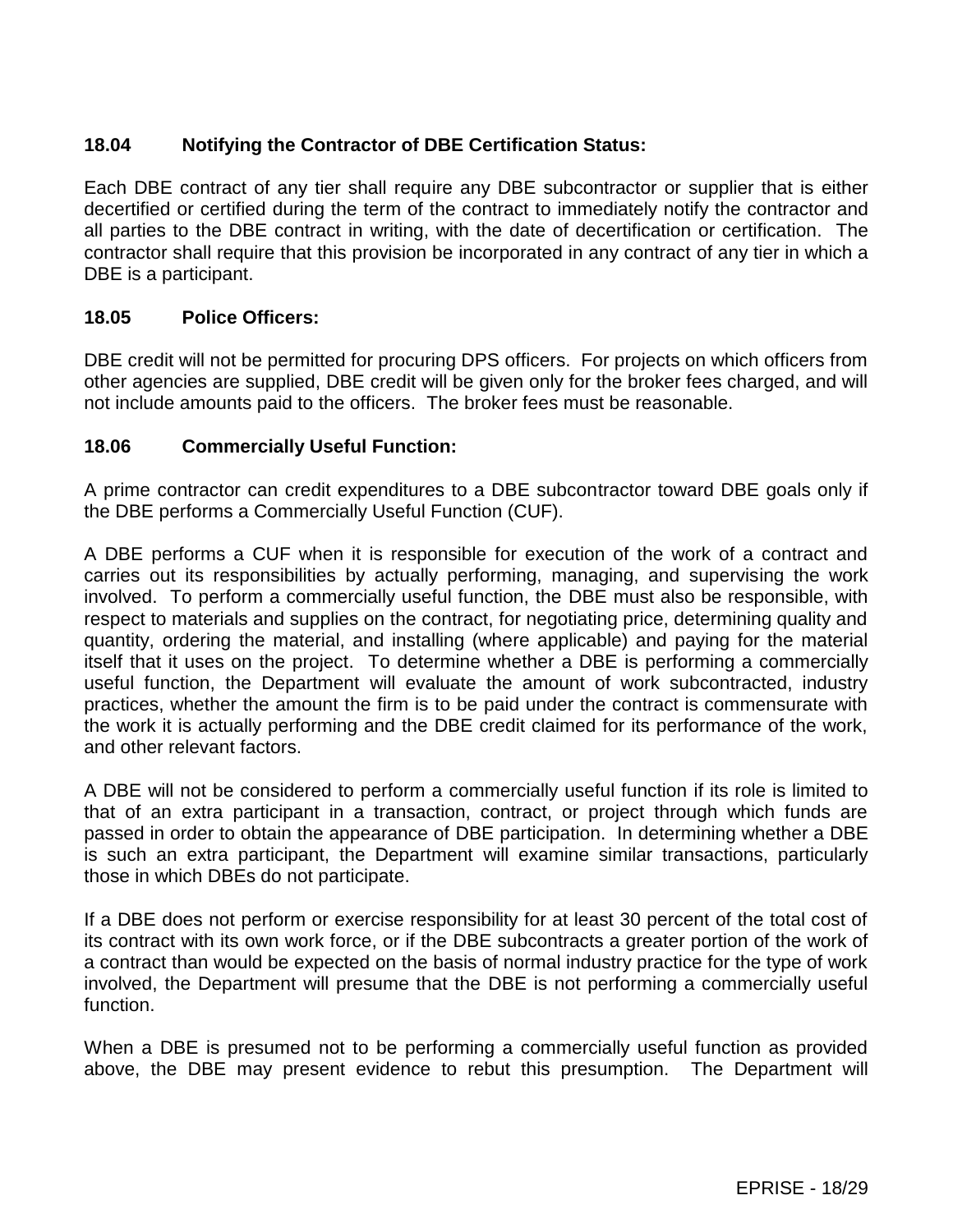determine if the firm is performing a CUF given the type of work involved and normal industry practices.

The Department will notify the contractor, in writing, if it determines that the contractor's DBE subcontractor is not performing a CUF. The contractor will be notified within seven calendar days of the Department's decision.

Decisions on CUF may be appealed to the State Engineer. The appeal must be in writing and personally delivered or sent by certified mail, return receipt requested, to the State Engineer. The appeal must be received by the State Engineer no later than seven calendar days after the decision of BECO. BECO's decision remains in effect unless and until the State Engineer reverses or modifies BECO's decision. The State Engineer will promptly consider any appeals under this subsection and notify the contractor of the State Engineer's findings and decisions. Decisions on CUF matters are not administratively appealable to USDOT.

The Department will conduct project site visits on the contract to confirm that DBEs are performing a CUF. The contractor shall cooperate during the site visits and the Department's staff will make every effort not to disrupt work on the project.

### **18.07 Trucking:**

The Department will use the following factors in determining whether a DBE trucking company is performing a commercially useful function. The DBE must be responsible for the management and supervision of the entire trucking operation for which it is responsible on a particular contract, and there cannot be a contrived arrangement for the purpose of meeting DBE goals.

The DBE must itself own and operate at least one fully licensed, insured, and operational truck used on the contract on every day that credit is to be given for trucking.

The contractor will receive credit for the total value of transportation services provided by the DBE using trucks it owns, insures and operates, and using drivers it employs.

The DBE may lease trucks from another DBE firm, including an owner-operator who is certified as a DBE. The DBE who leases trucks from another DBE receives credit for the total value of the transportation services.

The DBE may also lease trucks from a non-DBE firm, including an owner-operator. The DBE who leases trucks with drivers from a non-DBE is entitled to credit for the total value of the transportation services provided by non-DBE leased trucks with drivers not to exceed the value of transportation services on the contract provided by DBE-owned trucks or leased trucks with DBE employee drivers. Additional participation by non-DBE owned trucks with drivers receives credit only for the fee or commission paid to the DBE as a result of the lease agreement.

Example: DBE Firm X uses two of its own trucks on a contract. It leases two trucks from DBE Firm Y and six trucks from non-DBE firm Z. DBE credit would be awarded for the total value of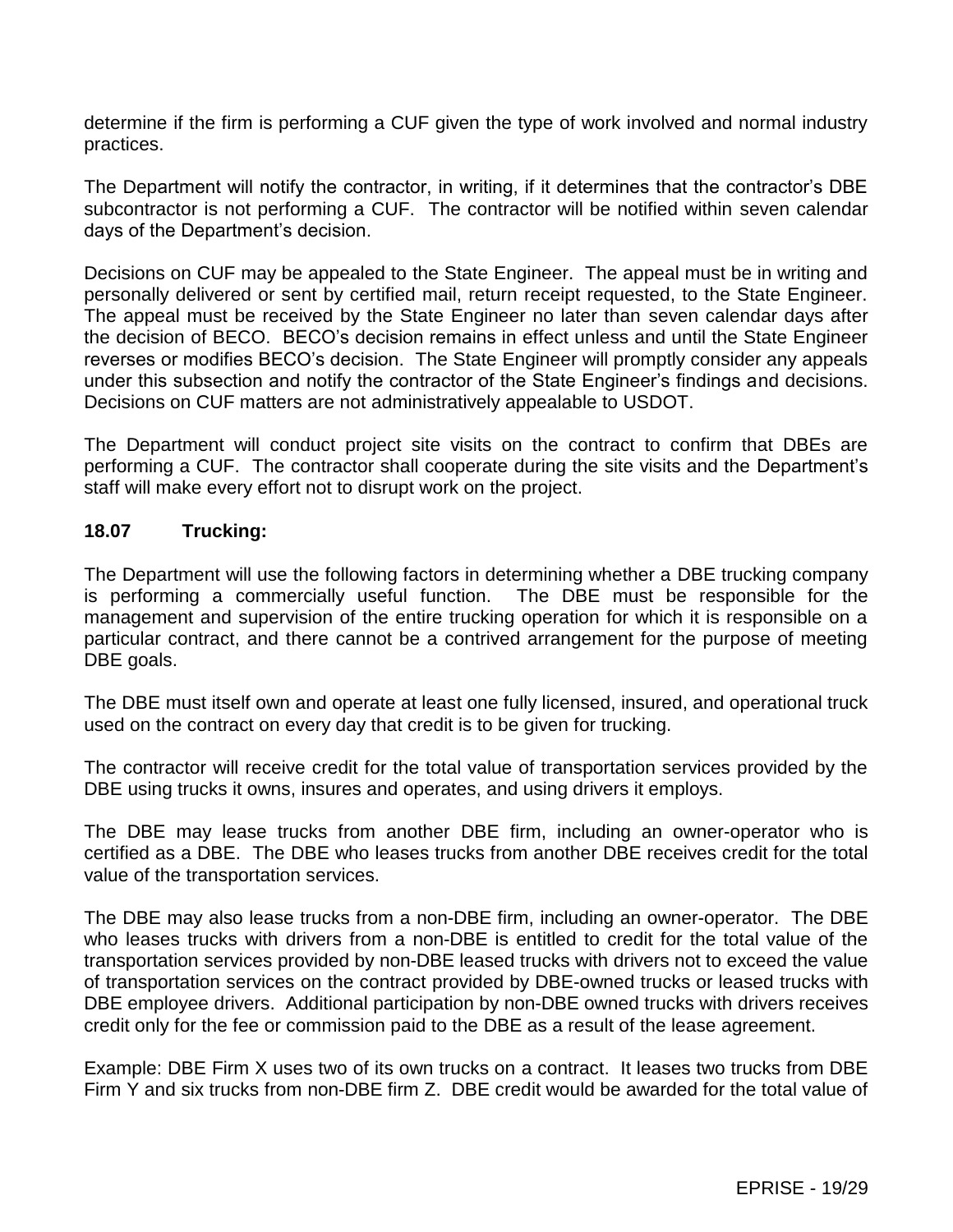transportation services provided by Firm X and Firm Y, and may also be awarded for the total value of transportation services provided by four of the six trucks provided by Firm Z. In all, full credit would be allowed for the participation of eight trucks. DBE credit could be awarded only for the fees or commissions pertaining to the remaining trucks Firm X receives as a result of the lease with Firm Z.

The DBE may lease trucks without drivers from a non-DBE truck leasing company. If the DBE leases trucks from a non-DBE leasing company and uses its own employees as drivers, it is entitled to credit for the total value of these hauling services.

Example: DBE Firm X uses two of its own trucks on a contract. It leases three additional trucks from non-DBE Firm Z. Firm X uses is own employees to drive the trucks leased from Firm Z. DBE credit would be awarded for the total value of the transportation services provided by all five trucks.

For purposes of this section, a lease must indicate that the DBE has exclusive use of and control over the truck. This does not preclude the leased truck from working for others during the term of the lease with the consent of the DBE, so long as the lease gives the DBE absolute priority for use of the leased truck. Leased trucks must display the name and identification number of the DBE. Credit will be allowed only for those lease costs related to the time each truck is devoted to the project.

DBE credit for supplying paving grade asphalt and other asphalt products will only be permitted for standard industry hauling costs, and only if the DBE is owner or lessee of the equipment and trucks. Leases for trucks must be long term (extending for a fixed time period and not related to time for contract performance) and must include all attendant responsibilities such as insurance, titling, hazardous waste requirements, and payment of drivers.

### **18.08 Materials and Supplies:**

The Department will credit expenditures with DBEs for material and supplies towards the DBE goal as follows. If the materials or supplies are obtained from a DBE manufacturer, 100 percent of the cost of the materials or supplies is credited. A manufacturer is defined as a firm that operates or maintains a factory or establishment that produces, on the premises, the materials, supplies, articles, or equipment required under the contract, and of the general character described by the specifications.

If the materials or supplies are purchased from a DBE regular dealer, 60 percent of the cost of the materials or supplies is credited. A DBE regular dealer is defined as a firm that owns, operates, or maintains a store or warehouse or other establishment in which the materials, supplies, articles, or equipment of the general character described by the specifications and required under the contract are bought, kept in stock, and regularly sold or leased to the public in the usual course of business. To be a regular dealer, the firm must be an established, regular business that engages, as its principal business and under its own name, in the purchase and sale or lease of the products in question. A firm may be a DBE regular dealer in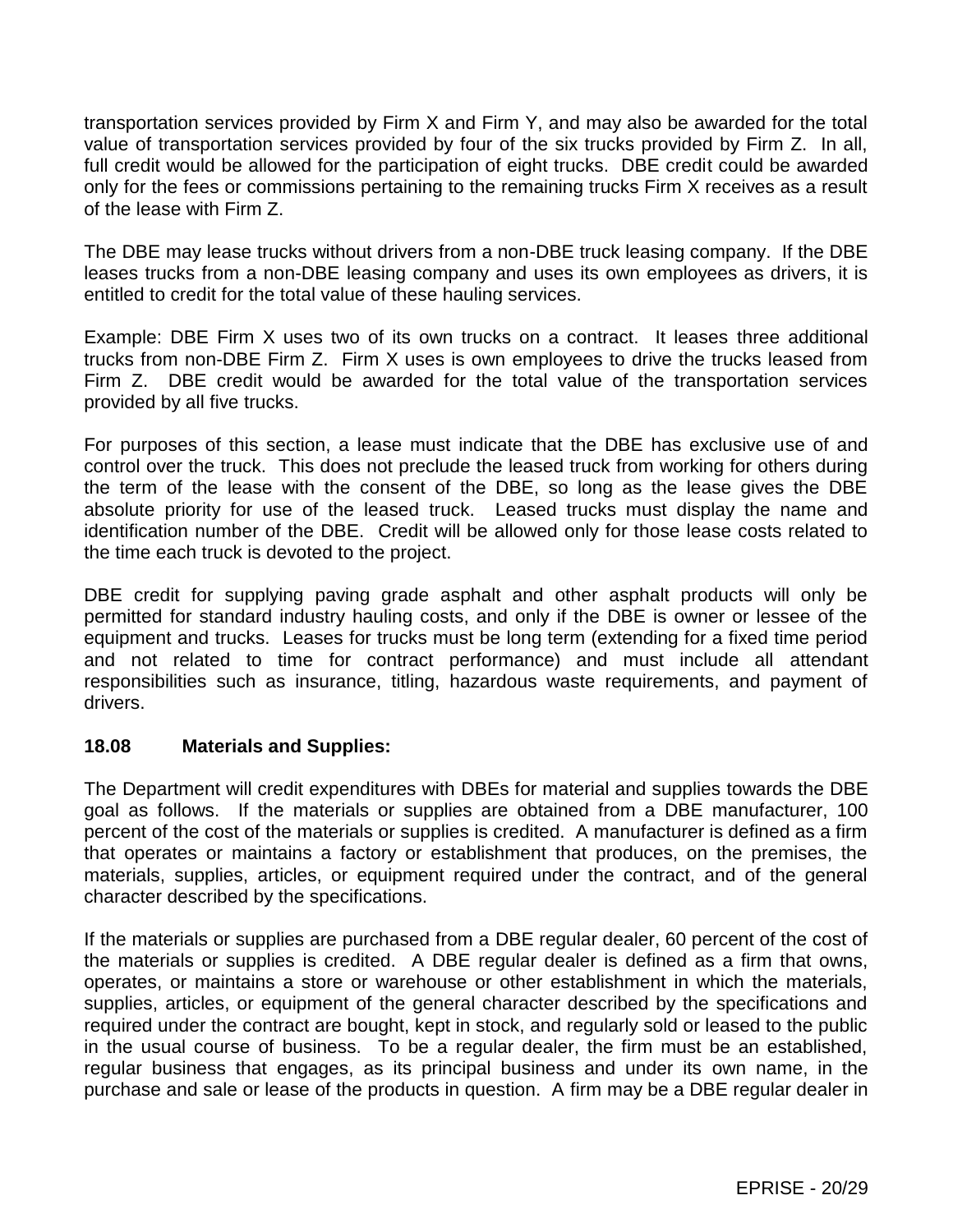such bulk items as petroleum products, steel, cement, stone or asphalt without owning, operating, or maintaining a place of business, as provided above, if the person both owns and operates distribution equipment for the products. Any supplementing of regular dealers' own distribution equipment shall be by a long-term lease agreement, and not on an ad-hoc or contract-by-contract basis. Packagers, brokers, manufacturers' representatives, or other persons who arrange or expedite transactions are not regular dealers within the meaning of this paragraph and the paragraph above.

With respect to materials or supplies purchased from a DBE which is neither a manufacturer nor a regular dealer, the Department will credit the entire amount of the fees or commissions charged by the DBE for assistance in the procurement of the materials and supplies, or fees or transportation charges for the delivery of materials or supplies required on a job site, toward DBE goals, provided the fees are determined to be reasonable and not excessive as compared with fees customarily allowed for similar services. The cost of the materials and supplies themselves may not be counted toward the DBE goal.

The Department will credit expenditures with DBEs for material and supplies (e.g. whether a firm is acting as a regular dealer or a transaction expediter) towards the DBE goal on a contract-by-contract basis. The fact that a DBE firm qualifies under a classification (manufacturer, regular dealer or supplier) for one contract does not mean it will qualify for the same classification on another contract. The bidder shall be responsible for verifying whether a DBE qualifies as a DBE manufacturer, regular dealer or supplier. The bidder may contact BECO for assistance in this determination.

# **19.0 Effect of Contract Changes:**

If for any reason it becomes apparent that the DBE goal will not be met then the contractor shall: (1) immediately notify the Engineer and BECO of the potential or actual decrease in DBE compensation, and (2) make good faith efforts to obtain DBE participation to meet or exceed the project DBE goal. BECO will approve or deny the contractor's good faith efforts. Good faith efforts required under the provisions of this section may vary, depending on the time available, the nature of the change, who initiated the change, and other factors as determined by BECO.

The contractor is not required to take work committed to another subcontractor and assign it to a DBE subcontractor in order to meet the committed DBE percentage.

If the resulting change increases the scope or quantity of work being done by a DBE subcontractor, the DBE shall be given the opportunity to complete the additional work and receive additional compensation beyond their original subcontract amount.

# **20.0 DBE Participation Above the Goal (Race Neutral Participation):**

Additional DBE participation above the DBE participation required to meet the contract DBE goal is an important aspect of the Department's DBE program. The contractor is strongly encouraged to use additional DBEs above the DBE goal requirement in the contract to assist the Department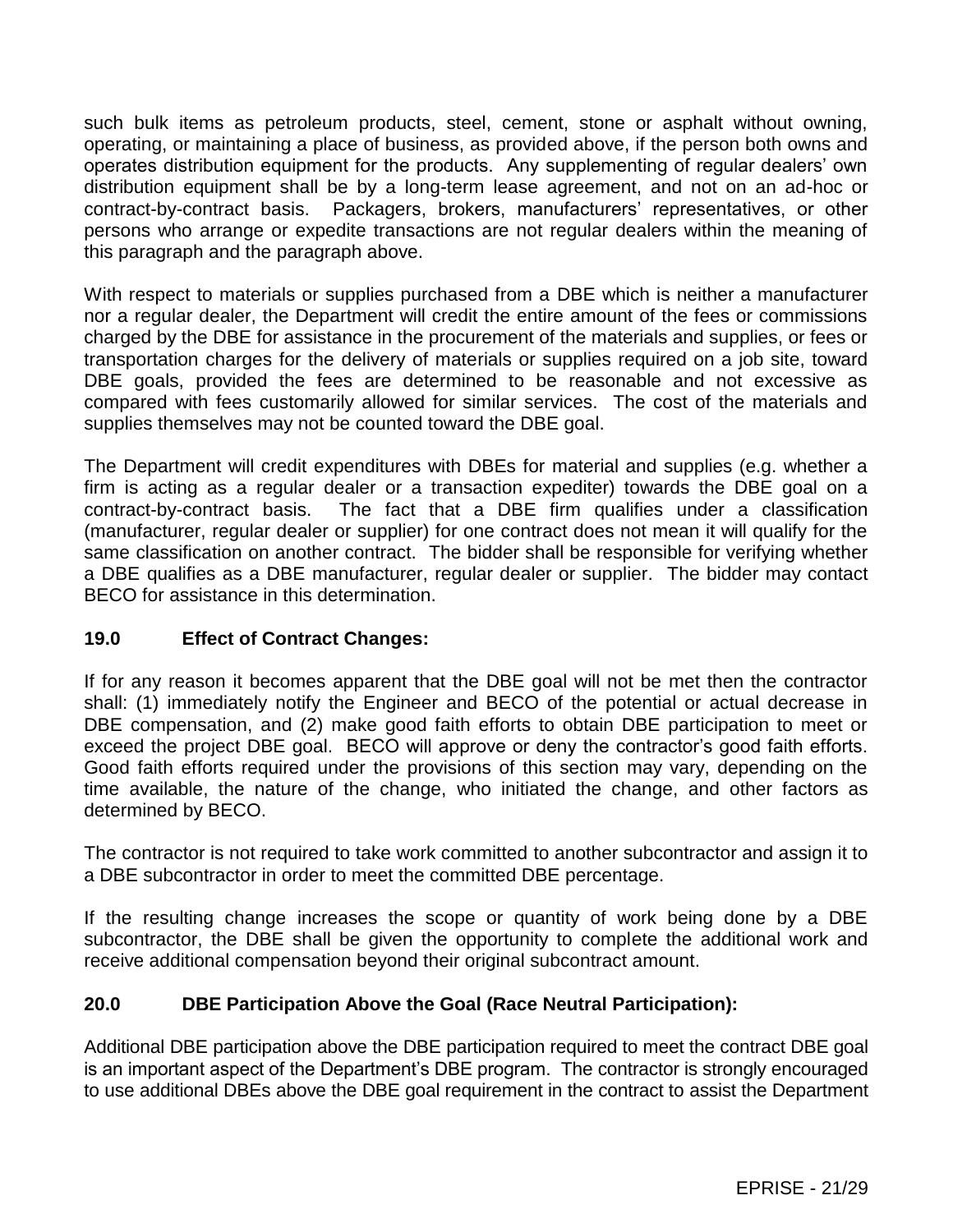in meeting its overall DBE goal and help the Department to meet the maximum feasible portion of its DBE goals through race neutral participation as outlined in 49 CFR Part 26.

There are fewer administrative requirements on the part of the contractor when using race neutral DBEs (DBEs not listed on the DBE Intended Participation Affidavit Summary). For example, if a DBE is not listed on the DBE Intended Participation Affidavit Summary, the DBE does not have to submit an Affidavit, and the subcontract approval process follows the same process of any other subcontract. The contractor does not have to replace the race neutral DBE with another DBE subcontractor if the race neutral DBE fails to perform. Therefore these DBEs are treated as any other subcontractor on the project.

### **21.0 Required Provisions for DBE Subcontracts:**

All subcontracts of any tier, all supply contracts, and any other contracts in which a DBE is a party shall include, as a physical attachment, DBE Subcontract Compliance Assurances available on BECO's website.

Contractors executing agreements with subcontractors, DBE or non-DBE, that materially modify federal regulation and state statutes such as, prompt payment and retention requirements, through subcontract terms and conditions will be found in breach of contract which may result in termination of the contract, or any other such remedy as the Engineer deems appropriate as outlined in DBE Subsection 2.0.

The Department reserves the right to conduct random reviews of DBE and non-DBE subcontract documentation to ensure compliance with federal requirements.

The contractor shall ensure that all subcontracts or agreements with DBEs to supply labor or materials require that the subcontract and all lower tier subcontracts be performed in accordance with 49 CFR Part 26.

### **22.0 Contract Performance:**

Contract items of work designated by the contractor to be awarded to DBEs shall be performed by the designated DBE or a Department-approved DBE substitute. DBE contract work items shall not be performed by the contractor, or a non-DBE subcontractor without prior approval by BECO. The DBE must perform a commercially useful function; that is, the DBE must manage, perform, and supervise a distinct element of work.

The contractor is required to use DBEs identified to meet the contract goal, so the prime contractor is responsible for ensuring that the DBEs are available to meet scheduling, work and other requirements on the contract.

The Department will visit the contract worksite to conduct reviews to ensure compliance with DBE requirements. The reviews may include, among other activities, interview of DBEs and their employees and the contractor and its employees. The contractor shall cooperate in the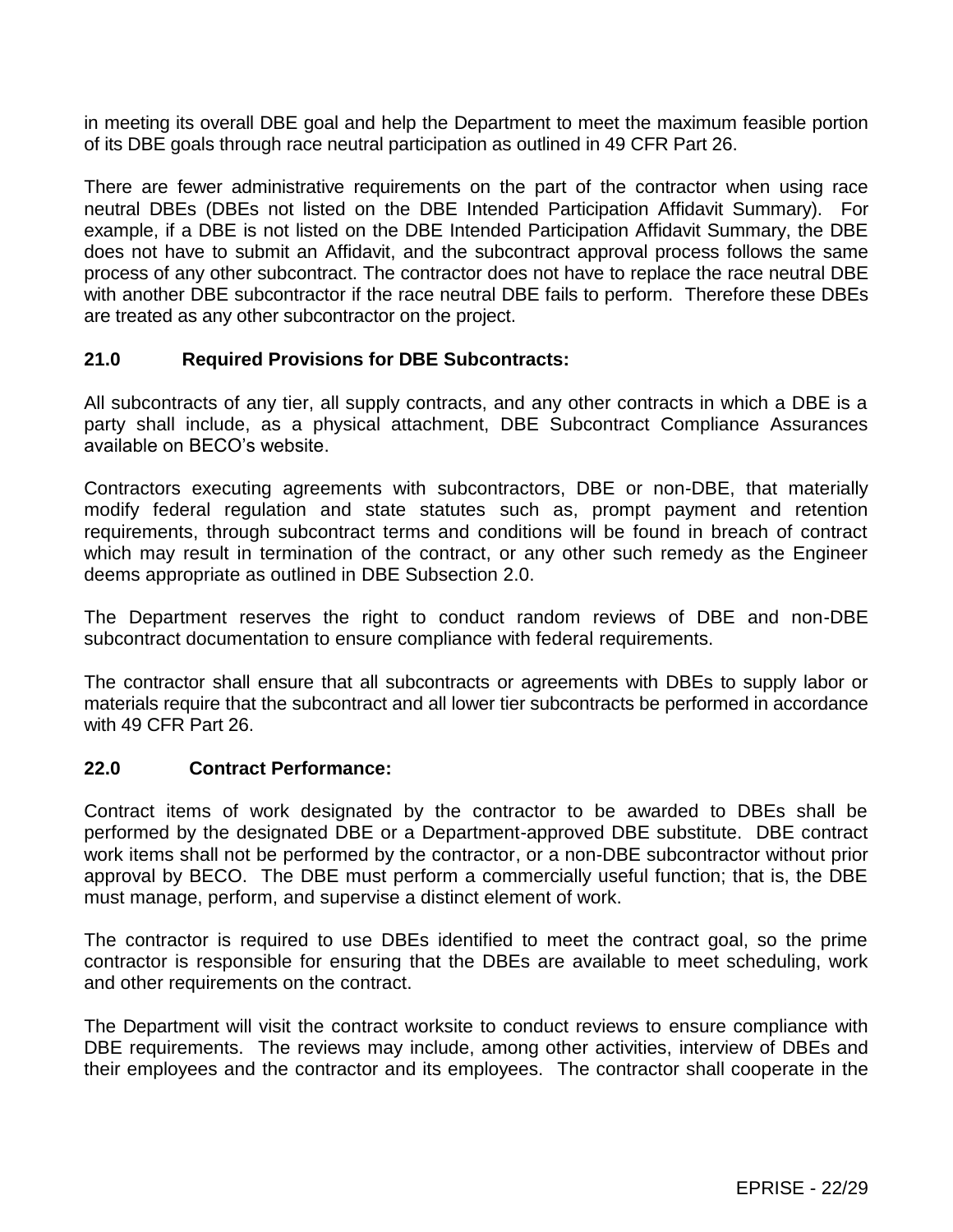review and make its employees available. The contractor shall inform the Engineer in advance when each DBE will be working on the project to help facilitate reviews.

The Department reserves the right to inspect all records of the contractor and all records of the DBEs and non-DBE subcontractors concerning this contract. The contractor must make all documents related to all contracts available to ADOT upon request in accordance with Subsection 107.18.

In accordance with Subsection 108.01 of the specifications, the contractor shall provide to the Engineer, at the pre-construction conference, copies of all completed and signed subcontracts, purchase orders, invoices, etc., with all committed DBEs. These documents shall include the AZ UTRACS Registration number for the subcontractor or materials supplier.

Use of every DBE listed on the DBE Intended Participation Affidavit Summary is a condition of this contract. The contractor shall utilize the specific DBEs listed to perform the work and supply the materials for which each is listed on the Intended Participation Affidavit Summary unless the contractor obtains the Department's written consent. The contractor shall not be entitled to any payment for work or material that is not performed or supplied by the listed DBE, unless the Department has consented in writing.

### **23.0 Joint Checks:**

#### **23.01 Requirements:**

A DBE subcontractor and a material supplier (or equipment supplier) may request permission for the use of joint checks for payments from the prime contractor to the DBE subcontractor and the supplier. Joint checks may be issued only if all the conditions in this subsection are met.

- 1. The DBE subcontractor must be independent from the prime contractor and the supplier, and must perform a commercially useful function. The DBE subcontractor must be responsible for negotiating the price of the material, determining quality and quantity, ordering the materials, installing (where applicable), and paying for the material. The DBE subcontractor may not be utilized as an extra participant in a transaction, contract, or project in order to obtain the appearance of DBE participation.
- 2. The use of joint checks will be allowed only if the prime contractor, DBE subcontractor, and material supplier establish that the use of joint checks in similar transactions is a commonly recognized business practice in the industry, particularly with respect to similar transactions in which DBE's do not participate.
- 3. A material or supply contract may not bear an excessive ratio relative to the DBE subcontractor's normal capacity.
- 4. There may not be any exclusive arrangement between one prime and one DBE in the use of joint checks that may bring into question whether the DBE is independent of the prime contractor.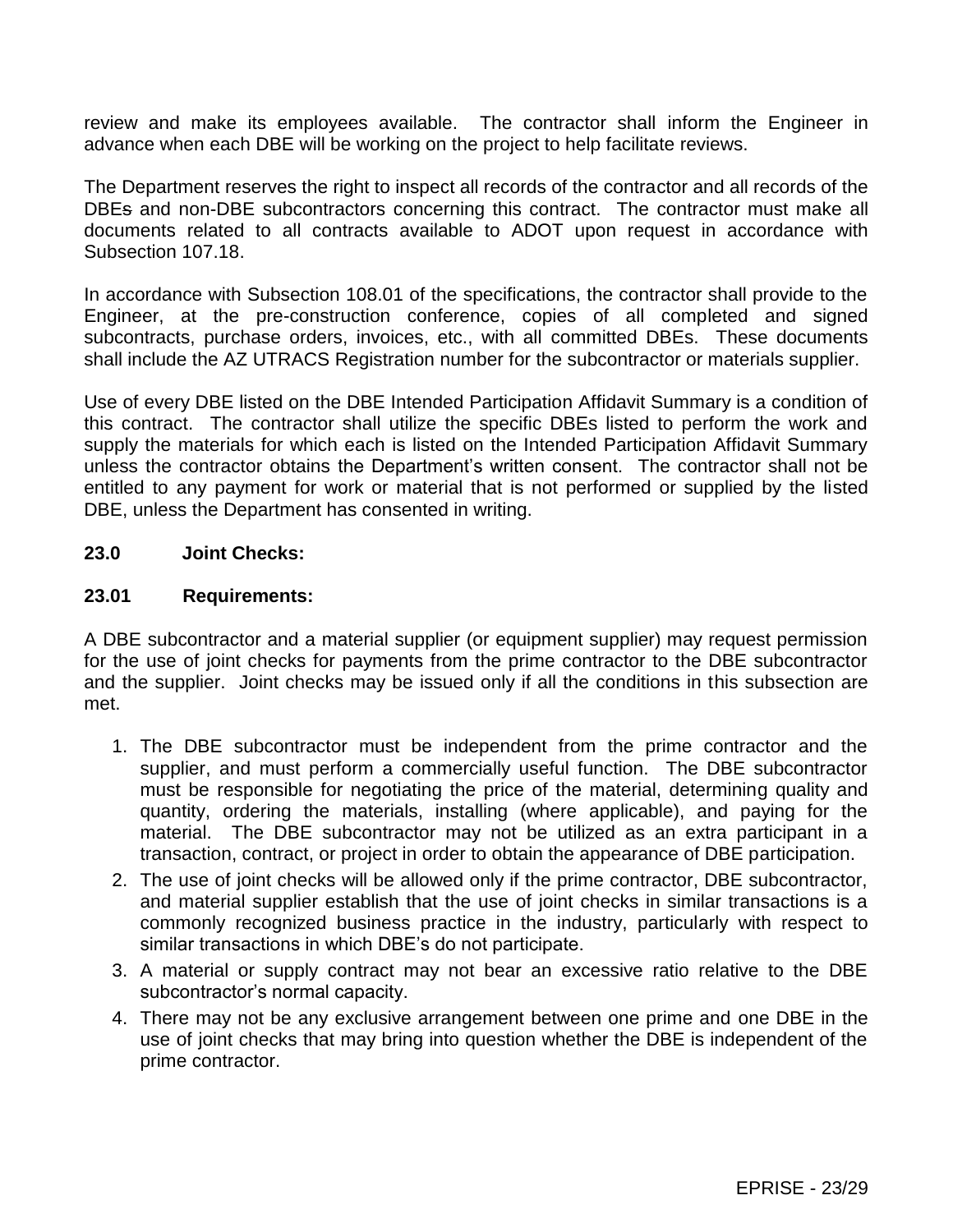- 5. Any arrangement for joint checks must be in writing, and for a specific term (for example, one year, or a specified number of months) that does not exceed a reasonable time to establish a suitable credit line with the supplier.
- 6. The prime contractor may act solely as the payer of the joint check, and may not have responsibility for establishing the terms of the agreement between the DBE subcontractor and the supplier.
- 7. The DBE must be responsible for receiving the check from the prime contractor and delivering the check to the supplier.
- 8. The prime contractor cannot require the DBE subcontractor to use a specific supplier, and the prime contractor may not participate in the negotiation of unit prices between the DBE subcontractor and the supplier.

### **23.02 Procedure and Compliance:**

- 1. The Business Engagement and Compliance Office must approve the agreement for the use of joint checks in writing before any joint checks are issued. The prime contractor shall submit a DBE joint check request form, available from the BECO website, along with the joint check agreement, to BECO through email within seven calendar days from the time the subcontract is executed.
- 2. After obtaining authorization for the use of joint checks, the prime contractor, the DBE, and the supplier must retain documentation to allow for efficient monitoring of the agreement.
- 3. Copies of canceled checks must be submitted, with the payment information for the period in which the joint check was issued, electronically through email to BECO, and made available for review at the time of the onsite CUF review. The prime contractor, DBE, and supplier each have an independent duty to report to the Department in the case of any change from the approved joint check arrangement.
- 4. Any failure to comply will be considered by the Department to be a material breach of this contract and will subject the prime contractor, DBE, and supplier to contract remedies and, in the case of serious violations, a potential for termination of the contract, reduction or loss of prequalification, debarment, or other remedies which may prevent future participation by the offending party.

### **24.0 DBE Termination/Substitution:**

### **24.01 General Requirements:**

The contractor shall make all reasonable efforts to avoid terminating or substituting a DBE listed on the DBE Intended Participation Affidavit Summary. At a minimum, the contractor shall negotiate in good faith, give timely notices and/or extend deadlines to the extent that it will not jeopardize the contract with the Department. Reasonable methods to resolve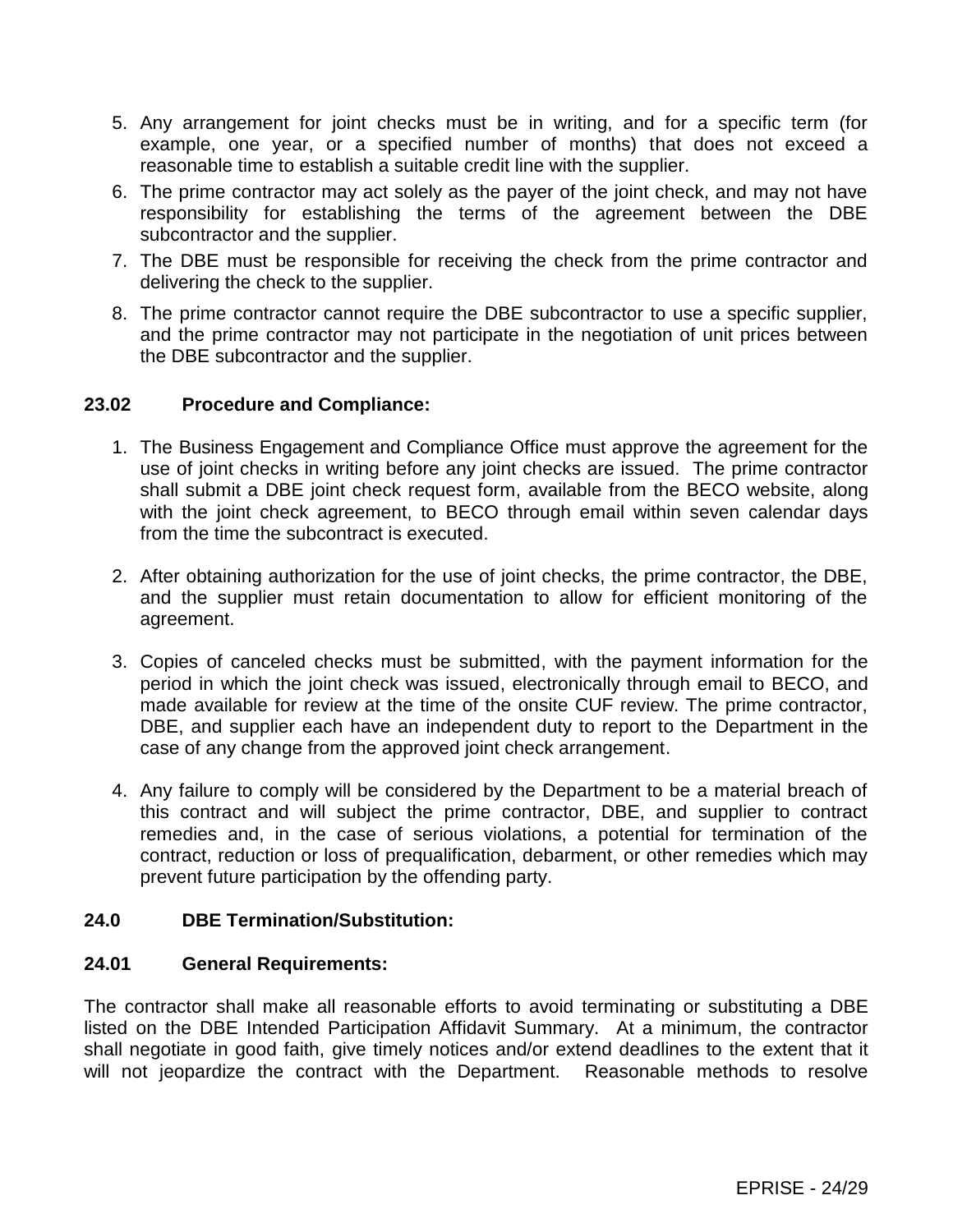performance disputes must be applied and documentation provided to the Department before attempting to substitute or terminate a DBE.

### **24.02 Contractor Notice of Termination/Substitution:**

All terminations, substitutions, and reductions in scope of work to be performed by DBEs listed on the DBE Intended Participation Affidavit Summary must be approved in writing by BECO. The contractor shall contact the Department within 24 hours from the first sign of any reason for potential DBE termination/substitution.

The contractor shall not terminate a DBE subcontractor listed on the DBE Intended Participation Affidavit or complete the work contracted to the DBE with its own forces or with a non-DBE firm without the Department's written consent. Before submitting a formal request to the Department for DBE termination/substitution, the contractor shall give written notice to the DBE subcontractor with a copy to BECO of its intent to terminate or substitute the DBE identifying the reason for the action. The notice shall include the deadline for the DBE to submit a written response advising the contractor and BECO of its position, which shall be a minimum of five calendar days after the notice is given. The Department will consider both the contractor's request and the DBE firm's response before approving the contractor's termination and substitution request.

## **24.03 Contractor Request for Termination/Substitution:**

The contractor shall formally request the termination or substitution of a DBE listed on the DBE Intended Participation Affidavit Summary by submitting the DBE Termination/Substitution Request form, available from the BECO website, and supporting documentation to BECO. The submission shall include the following information:

- 1) The date the contractor determined the DBE to be unwilling, unable, or ineligible to perform.
- 2) A brief statement of facts describing the situation and citing specific actions or inaction by the DBE firm giving rise to contractor's assertion that the DBE firm is unwilling, unable, or ineligible to perform.
- 3) A brief statement of the good faith efforts undertaken by the contractor to enable the DBE firm to perform.
- 4) The total dollar amount currently paid for work performed by the DBE firm.
- 5) The total dollar amount remaining to be paid to the DBE firm for work completed, but for which the DBE firm has not received payment, and over which the contractor and the DBE firm have no dispute.
- 6) The projected date that the contractor requires a substitution or replacement DBE to commence work, if consent is granted to the request.
- 7) The DBE's response to the notice of intent to terminate. If there is no response from the DBE within the time allowed in the notice of intent to terminate, the contractor shall state that no response was received.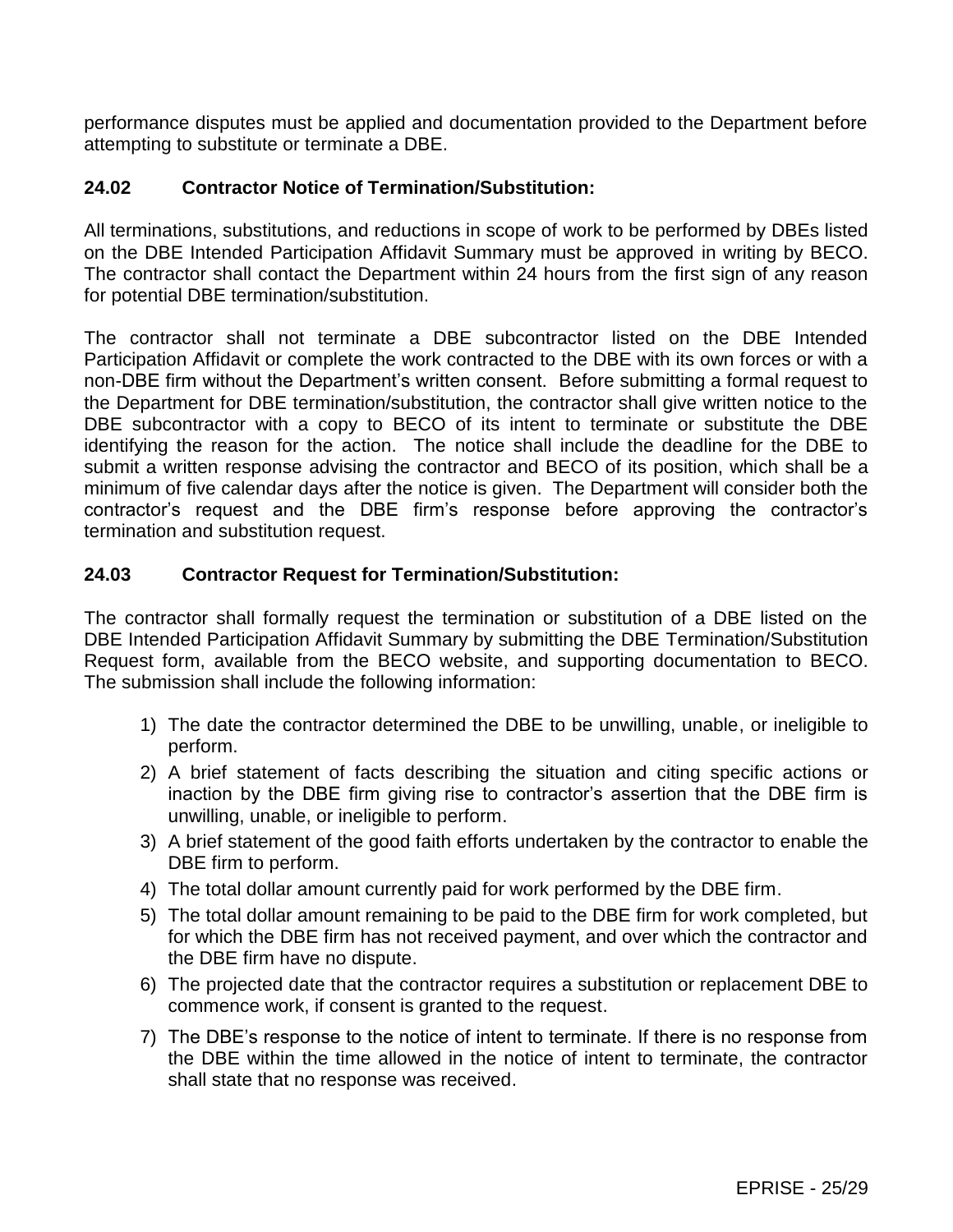Any requests for substitutions or terminations of DBEs shall be made on the forms provided online by BECO.

Written consent for terminating the performance of any DBE listed on the DBE Intended Participation Affidavit Summary will be granted only where the contractor can demonstrate good cause showing that the DBE is unable, unwilling, or ineligible to perform. Such written consent to terminate any DBE shall concurrently constitute written consent to substitute or replace the terminated DBE. Termination or substitution of a DBE listed on the DBE Intended Participation Affidavit Summary will not be allowed based solely on a contractor's ability to negotiate a more advantageous contract with another subcontractor. The Department will consider both the contractor's request and DBE's response and explanation before approving the contractor's termination and substitution request.

## **24.04 Good Cause:**

The Department will make the determination of good cause by providing written consent to the contractor after evaluating the contractor's good cause to terminate or substitute a DBE firm. Good cause for this purpose includes the following in relation to the listed DBE subcontractor:

- 1. Fails or refuses to execute a written contract.
- 2. Fails or refuses to perform the work of its subcontract in a way consistent with normal industry practice standards. However, good cause does not exist if the failure or refusal of the DBE subcontractor to perform its work on the subcontract results from the bad faith or discriminatory action of the prime contractor.
- 3. Fails or refuses to meet the prime contractor's reasonable, nondiscriminatory bond/insurance requirements.
- 4. Becomes bankrupt, insolvent, or exhibits credit unworthiness.
- 5. Is ineligible to work on public works projects because of suspension and debarment proceedings pursuant to federal or state law.
- 6. Is not a responsible contractor.
- 7. Voluntarily withdraws from the project and provides written notice of its withdrawal to the Department.
- 8. Is ineligible under a specific NAICS code to receive DBE credit for the type of work required.
- 9. A DBE owner dies or becomes disabled with the result that the firm is unable to complete its work on the contract.
- 10.Other documented good cause that the Department determines compels the termination or substitution of the DBE subcontractor.

### **24.05 DBE Termination/Substitution Good Faith Effort:**

If the Department approves the termination of a DBE, the contractor shall make good faith efforts to find another DBE subcontractor to substitute for the original DBE. The good faith efforts as identified in DBE Subsection 15.0 shall be directed at finding another DBE to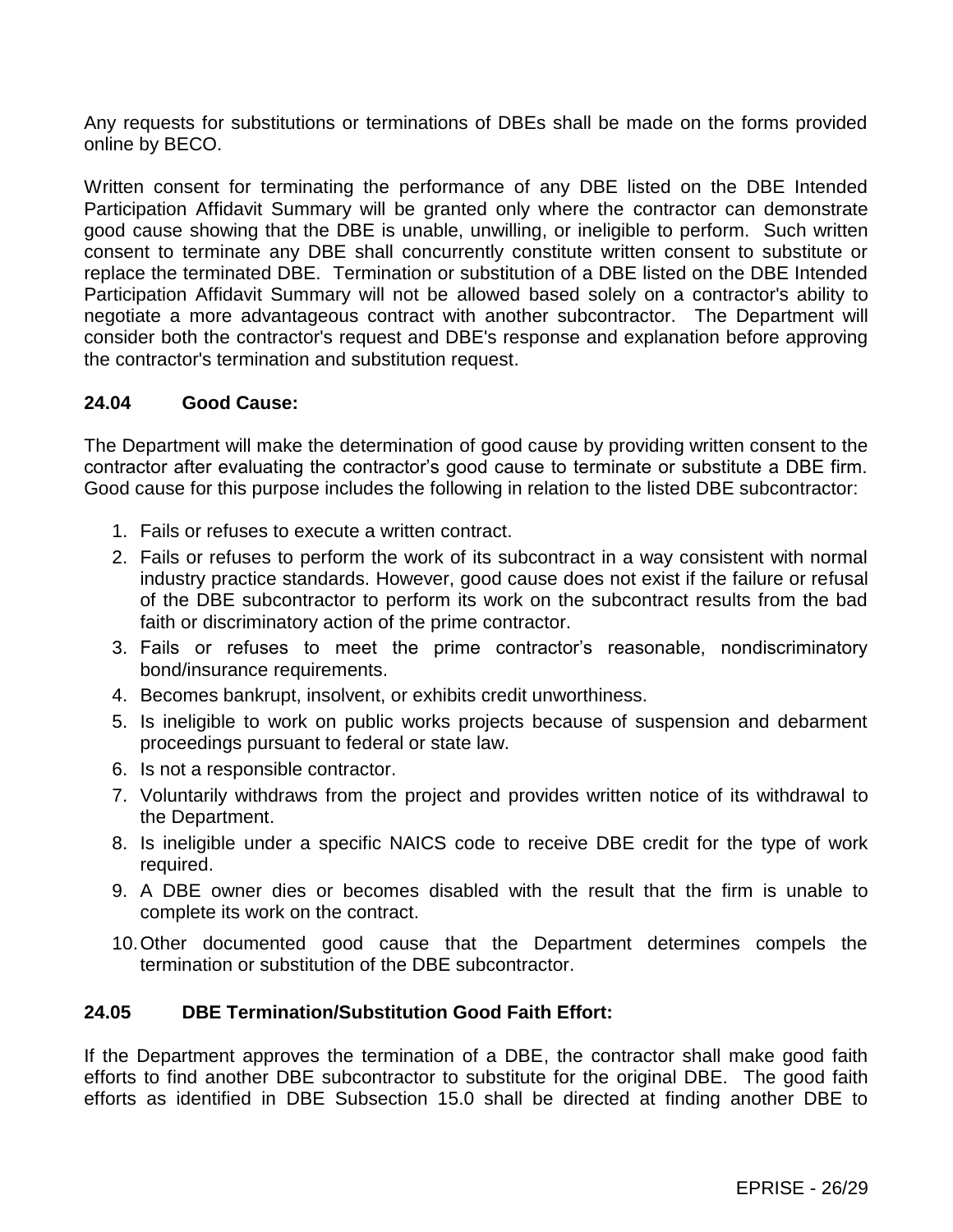perform at least the same amount of work under the contract as the DBE that was terminated, to the extent needed to meet the contract goal. If a replacement DBE is not identified for the original DBE's work, the good faith efforts shall be documented and provided to the Department within seven calendar days from the date the Department approves the termination. The Department will review when the termination was made, the nature of the efforts to replace the terminated DBE, and other factors as determined by BECO.

A prime contractor's inability to find a replacement DBE at the original price is not alone sufficient to support a finding that good faith efforts have been made to replace the original DBE. The fact that the contractor has the ability and/or desire to perform the contract work with its own forces does not relieve the contractor of the obligation to make good faith efforts to find the replacement DBE, and it is not a sound basis for rejecting a prospective replacement DBE's reasonable quote.

The termination of a DBE firm shall not relieve the contractor of its obligations under this Special Provision, and the unpaid portion of the terminated DBE firm's subcontract will not be counted toward the DBE goal.

If the Department has eliminated items of work subcontracted to a committed DBE, the prime contractor shall still make good faith efforts to replace the DBE with another DBE to the extent necessary to meet the goal. The Department will review the quality, thoroughness, and intensity of those efforts and give consideration to when the change was made, the nature of the change, and other factors as determined by BECO.

When a DBE substitution is necessary, the contractor shall submit an amended DBE Intended Participation Affidavit and Intended Participation Affidavit Summary to BECO for approval with the substitute DBE's name, description of work, NAICS code, AZ UTRACS registration number, and dollar value of work to the Engineer and the Department's BECO. Approval from BECO must be obtained prior to the substituted DBE beginning work.

### **24.06 Sanctions:**

Failure by the contractor to carry out the requirements of the Department's DBE Termination/Substitution specifications is a material breach of contract and will result in such remedies as the Department deems appropriate, which will include, but are not limited to the assessment of liquidated damages. The Department will deduct from monies due or becoming due to the contractor, the dollar amount of the wrongfully substituted/replaced DBE subcontract plus 25 percent of the amount remaining to be paid to the DBE as liquidated damages. These liquidated damages shall be in addition to all other retention or liquidated damages provided for elsewhere in the contract.

In determining whether liquidated damages will be assessed, the extent of the liquidated damages, or additional remedies assessed, the State Construction and Materials Engineer will consider whether there have been other violations on this or other contracts, whether the failure by the contractor to carry out the requirements of the Department's DBE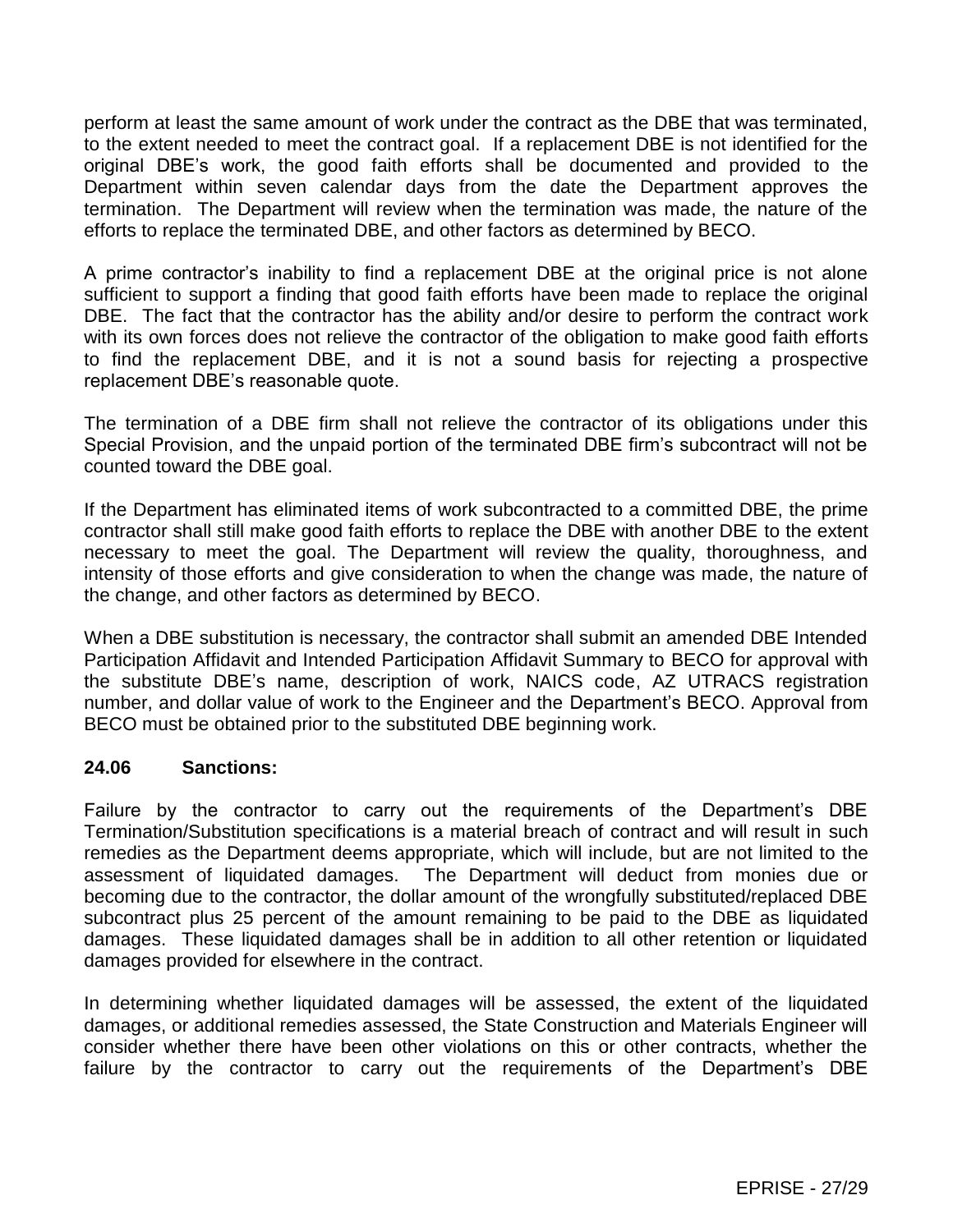Termination/Substitution was due to circumstances beyond the contractor's control, and other circumstances.

## **25.0 Certification of Final DBE Payments:**

The contractor's achievement of the goal is measured by actual payments made to the DBEs. The contractor shall submit the "Certification of Final DBE Payments form for each DBE firm working on the contract. This form shall be signed by the contractor and the relevant DBE, and submitted to the Engineer no later than 30 days after the DBE receives final payment.

ADOT will use this certification and other information available to determine applicable DBE credit allowed to date by the contractor and the extent to which the DBE firms were fully paid for that work. By the act of filing the forms, the contractor acknowledges that the information is supplied in order to justify the payment of state and federal funds to the contractor.

The contractor will not be released from the obligations of the contract until the "Certification of Final DBE Payments" forms are received and deemed acceptable by the Engineer and BECO.

### **26.0 Sanctions for Not Meeting Contract DBE Goal:**

If the Department determines that the contractor has, without justification, not met the established DBE goal the Department will, at its discretion, deduct up to two times the amount of the unattained portion of established DBE goal from monies due or becoming due the contractor as liquidated damages, based on the circumstances of the noncompliance.

In determining whether liquidated damages will be assessed and the amount of the liquidated damages, the State Construction and Materials Engineer will consider whether there have been other violations on this or other contracts, whether the failure was due to circumstances beyond the control of the contractor, whether the contractor has made good faith efforts to meet the goal, and other appropriate circumstances. The contractor may, within 15 calendar days of receipt of the decision of the State Construction and Materials Engineer, escalate the decision to the State Engineer. If the contractor does not escalate the decision of the State Construction and Materials Engineer, in writing, within 15 calendar days of receipt of the decision, the contractor will be deemed to have accepted the decision and there will be no further remedy for the contractor. If the contractor escalates the decision to the State Engineer, and the contractor does not agree with the State Engineer's decision, the contractor may initiate litigation, arbitration or mediation pursuant to Subsection 105.21(D) and (E) of the Standard Specifications.

In addition to any other sanctions, willful failure of the contractor, DBE or other subcontractor to comply with this contract or with the Federal DBE regulations may result in disqualification from further contracting, subcontracting, or other participation in the Department's projects.

### **27.0 False, Fraudulent, or Dishonest Conduct:**